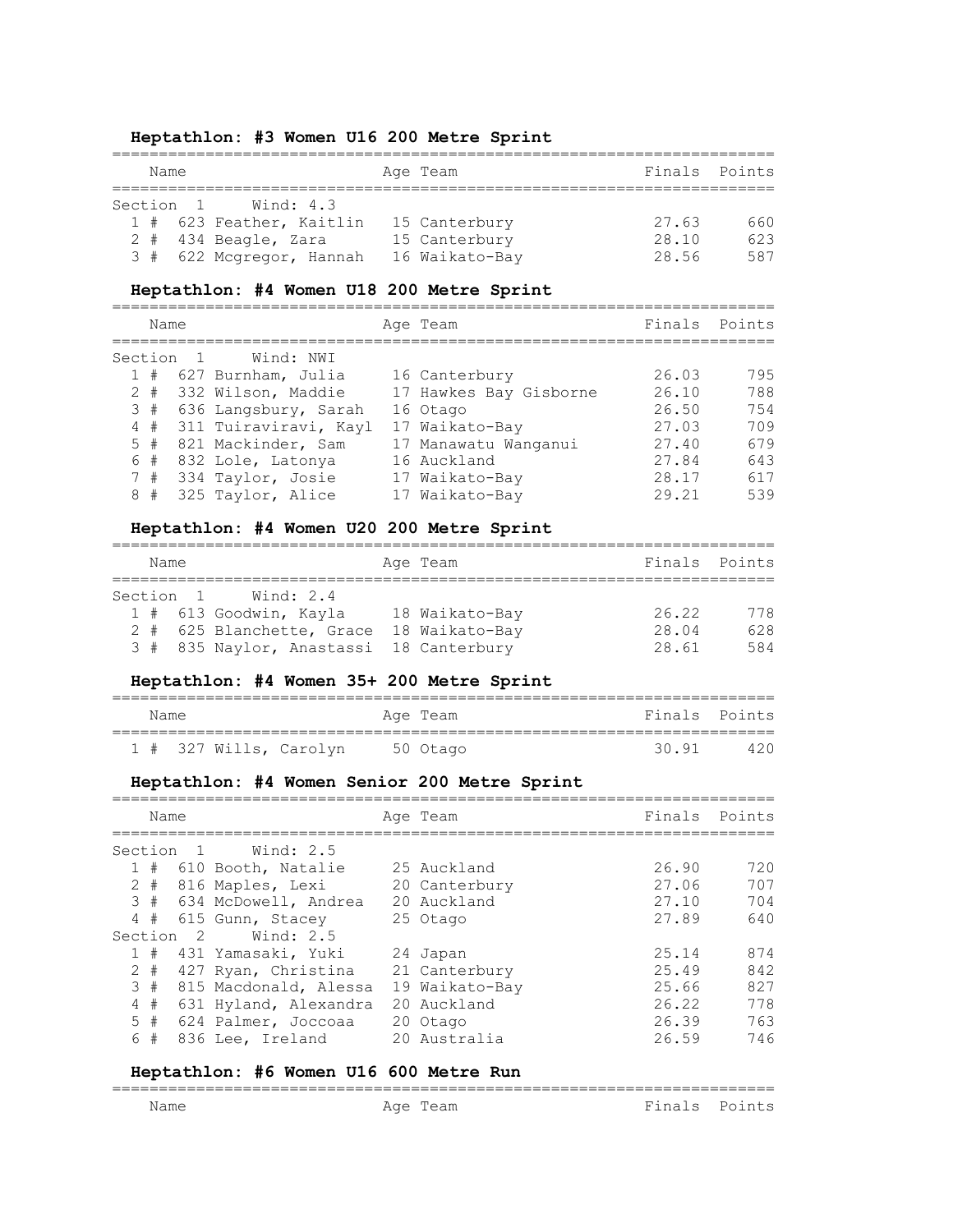### ======================================================================= Section 1 1 # 434 Beagle, Zara 15 Canterbury 1:56.75 499

# **....Heptathlon: #6 Women U16 600 Metre Run**

| 2 # 622 Mcgregor, Hannah 16 Waikato-Bay | 2:03.55 | 404   |
|-----------------------------------------|---------|-------|
| 3 # 623 Feather, Kaitlin 15 Canterbury  | 2:10.62 | - 316 |

#### **Heptathlon: #7 Women U18 800 Metre Run**

|  | Name |  |                        | Age Team               | Finals  | Points |
|--|------|--|------------------------|------------------------|---------|--------|
|  |      |  | 1 # 332 Wilson, Maddie | 17 Hawkes Bay Gisborne | 2:28.11 | 717    |
|  |      |  | 2 # 821 Mackinder, Sam | 17 Manawatu Wanganui   | 2:30.55 | 686    |
|  | 3#   |  | 627 Burnham, Julia     | 16 Canterbury          | 2:31.60 | 673    |
|  | 4#   |  | 636 Langsbury, Sarah   | 16 Otago               | 2:38.43 | 591    |
|  |      |  | 5 # 334 Taylor, Josie  | 17 Waikato-Bay         | 2:48.38 | 481    |
|  | 6#   |  | 311 Tuiraviravi, Kayl  | 17 Waikato-Bay         | 2:52.47 | 438    |
|  |      |  | 7 # 832 Lole, Latonya  | 16 Auckland            | 2:53.35 | 429    |
|  |      |  | 8 # 325 Taylor, Alice  | 17 Waikato-Bay         | 3:07.20 | 301    |
|  |      |  |                        |                        |         |        |

# **Heptathlon: #7 Women U20 800 Metre Run**

| Name |                                                     | Age Team                         | Finals Points      |            |
|------|-----------------------------------------------------|----------------------------------|--------------------|------------|
|      | 1 # 613 Goodwin, Kayla<br>2 # 625 Blanchette, Grace | 18 Waikato-Bay<br>18 Waikato-Bay | 2:30.01<br>2:45.77 | 693<br>508 |
|      | 3 # 835 Naylor, Anastassi 18 Canterbury             |                                  | 3:17.98            | 216        |

#### **Heptathlon: #7 Women 35+ 800 Metre Run**

| Name |  |                                 | Age Team |         | Finals Points |
|------|--|---------------------------------|----------|---------|---------------|
|      |  | 1 # 327 Wills, Carolyn 50 Otago |          | 3:11.92 | 262           |

# **Heptathlon: #7 Women Senior 800 Metre Run**

|       | Name  |                       | Age Team       | Finals  | Points |
|-------|-------|-----------------------|----------------|---------|--------|
|       | 1#    | 431 Yamasaki, Yuki    | 24 Japan       | 2:16.43 | 873    |
| $2 +$ |       | 815 Macdonald, Alessa | 19 Waikato-Bay | 2:20.88 | 812    |
| 3#    |       | 631 Hyland, Alexandra | 20 Auckland    | 2:31.58 | 673    |
| 4#    |       | 610 Booth, Natalie    | 25 Auckland    | 2:33.87 | 645    |
| 5#    |       | 624 Palmer, Joccoaa   | 20 Otago       | 2:34.61 | 636    |
| 6#    |       | 427 Ryan, Christina   | 21 Canterbury  | 2:34.95 | 632    |
| 7#    |       | 816 Maples, Lexi      | 20 Canterbury  | 2:37.00 | 608    |
| 8     | $\pm$ | 634 McDowell, Andrea  | 20 Auckland    | 2:38.55 | 590    |
| 9     | #     | 615 Gunn, Stacey      | 25 Otago       | 2:49.00 | 474    |
|       |       |                       |                |         |        |

# **Heptathlon: #4 Women U16 80 Metre Hurdles**

| Name |  |           |                          | Age Team       | Finals Points |     |
|------|--|-----------|--------------------------|----------------|---------------|-----|
|      |  | Section 1 | Wind: 0.5                |                |               |     |
|      |  |           | 1 # 623 Feather, Kaitlin | 15 Canterbury  | 12.62         | 742 |
|      |  |           | $2$ # 434 Beagle, Zara   | 15 Canterbury  | 13.30         | 646 |
|      |  |           | 3 # 622 Mcgregor, Hannah | 16 Waikato-Bay | 13.95         | 560 |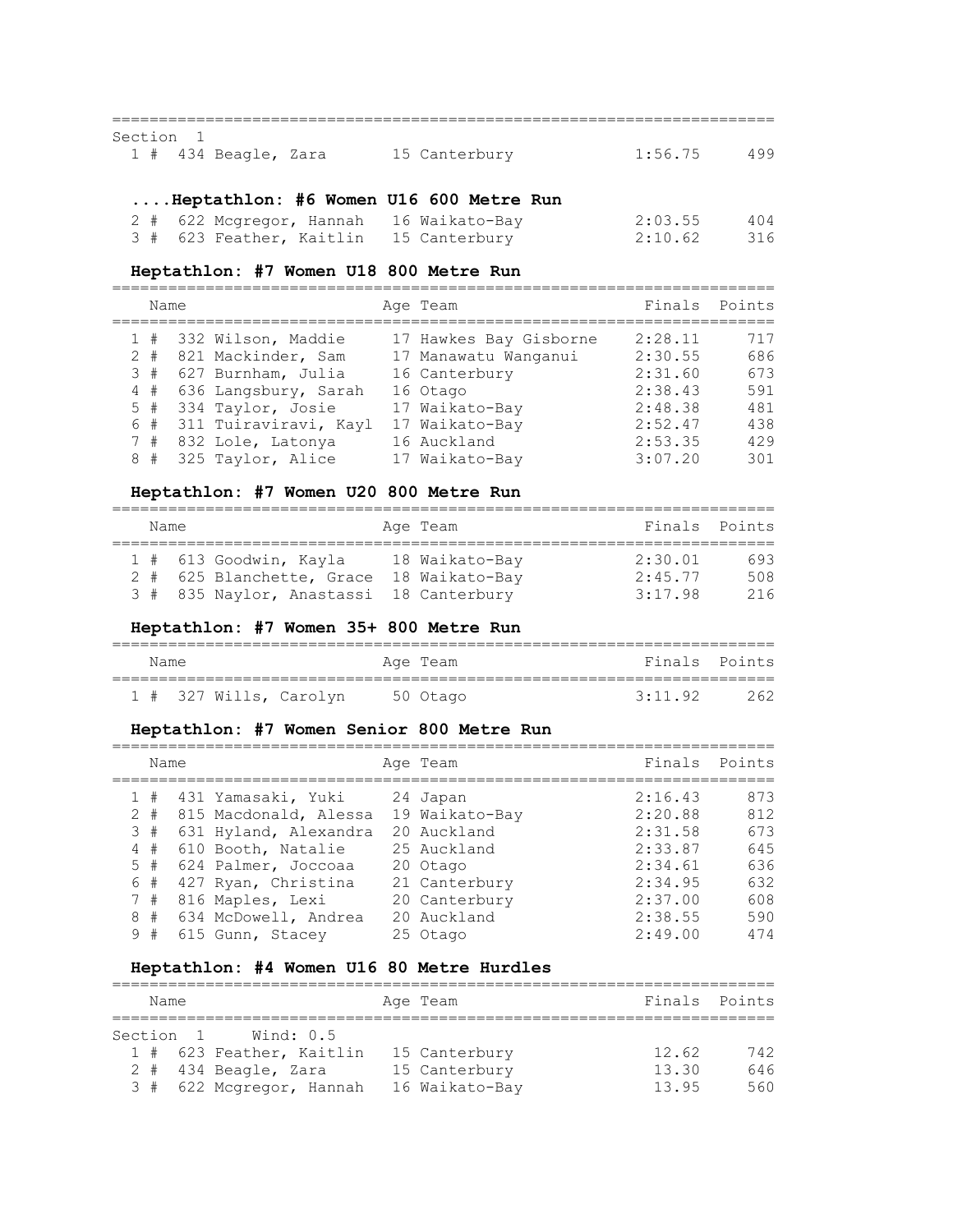#### **Heptathlon: #1 Women 35+ 80 Metre Hurdles**

| Name                   | Age Team | Finals Points |
|------------------------|----------|---------------|
| Section 1 Wind: 1.2    |          |               |
| 1 # 327 Wills, Carolyn | 50 Otago | 15 11<br>421  |

#### **Heptathlon: #1 Women U18 100 Metre Hurdles**

======================================================================= Name **Age Team** Age Team Finals Points ======================================================================= Section 1 Wind: 2.2<br>1 # 636 Langsbury, Sarah 16 Otago 1 # 636 Langsbury, Sarah 16 Otago 14.64 890 2 # 332 Wilson, Maddie 17 Hawkes Bay Gisborne 14.97 846 3 # 334 Taylor, Josie 17 Waikato-Bay 15.45 783 4 # 627 Burnham, Julia 16 Canterbury 15.50 777 5 # 821 Mackinder, Sam 17 Manawatu Wanganui 16.61 641 6 # 311 Tuiraviravi, Kayl 17 Waikato-Bay 16.68 633 7 # 325 Taylor, Alice 17 Waikato-Bay 16.68 633 8 # 832 Lole, Latonya 16 Auckland 18.17 471

#### **Heptathlon: #1 Women U20 100 Metre Hurdles**

| Name |           |                                         | Age Team       | Finals Points |     |
|------|-----------|-----------------------------------------|----------------|---------------|-----|
|      | Section 1 | Wind: 1.2                               |                |               |     |
|      |           | 1 # 613 Goodwin, Kayla                  | 18 Waikato-Bay | 14.48         | 912 |
|      |           | 2 # 625 Blanchette, Grace               | 18 Waikato-Bay | 15.91         | 725 |
|      |           | 3 # 835 Naylor, Anastassi 18 Canterbury |                | 16.78         | 622 |

#### **Heptathlon: #1 Women Senior 100 Metre Hurdles**

| Name  |                      |                         | Age Team       | Finals | Points |
|-------|----------------------|-------------------------|----------------|--------|--------|
|       | Section 1            | Wind: 1.6               |                |        |        |
|       |                      | 1 # 615 Gunn, Stacey    | 25 Otago       | 16.49  | 655    |
|       |                      | 2 # 624 Palmer, Joccoaa | 20 Otago       | 16.72  | 628    |
|       |                      | 3 # 816 Maples, Lexi    | 20 Canterbury  | 16.87  | 611    |
| 4#    |                      | 634 McDowell, Andrea    | 20 Auckland    | 17.57  | 534    |
|       | Section <sub>2</sub> | Wind: 2.5               |                |        |        |
|       |                      | 1 # 431 Yamasaki, Yuki  | 24 Japan       | 14.33  | 932    |
| $2 +$ |                      | 815 Macdonald, Alessa   | 19 Waikato-Bay | 14.61  | 894    |
| 3#    |                      | 610 Booth, Natalie      | 25 Auckland    | 14.87  | 859    |
| 4#    |                      | 631 Hyland, Alexandra   | 20 Auckland    | 15.04  | 836    |
| 5#    |                      | 427 Ryan, Christina     | 21 Canterbury  | 15.42  | 787    |
| 6 #   |                      | 836 Lee, Ireland        | 20 Australia   | 15.94  | 722    |

#### **Heptathlon: #1 Women U16 High Jump**

|          | Name |                |   |                                                        |           | Age Team |  |                |     |       | Finals Points |
|----------|------|----------------|---|--------------------------------------------------------|-----------|----------|--|----------------|-----|-------|---------------|
| Flight 1 |      |                |   |                                                        |           |          |  |                |     |       |               |
|          |      |                |   | 1 # 623 Feather, Kaitlin 15 Canterbury                 |           |          |  |                |     | 1.52m | 644           |
|          |      |                |   | 1.25 1.28 1.31 1.34 1.37 1.40 1.43 1.46 1.49 1.52 1.55 |           |          |  |                |     |       |               |
|          |      | $\overline{P}$ |   | OOOOOXXOXXO                                            |           |          |  | $\overline{O}$ | XXX |       |               |
|          |      |                |   | 2 # 434 Beagle, Zara 15 Canterbury                     |           |          |  |                |     | 1.40m | 512           |
|          |      |                |   | 1.25 1.28 1.31 1.34 1.37 1.40 1.43                     |           |          |  |                |     |       |               |
|          |      |                | P |                                                        | $\circ$ 0 |          |  |                |     |       |               |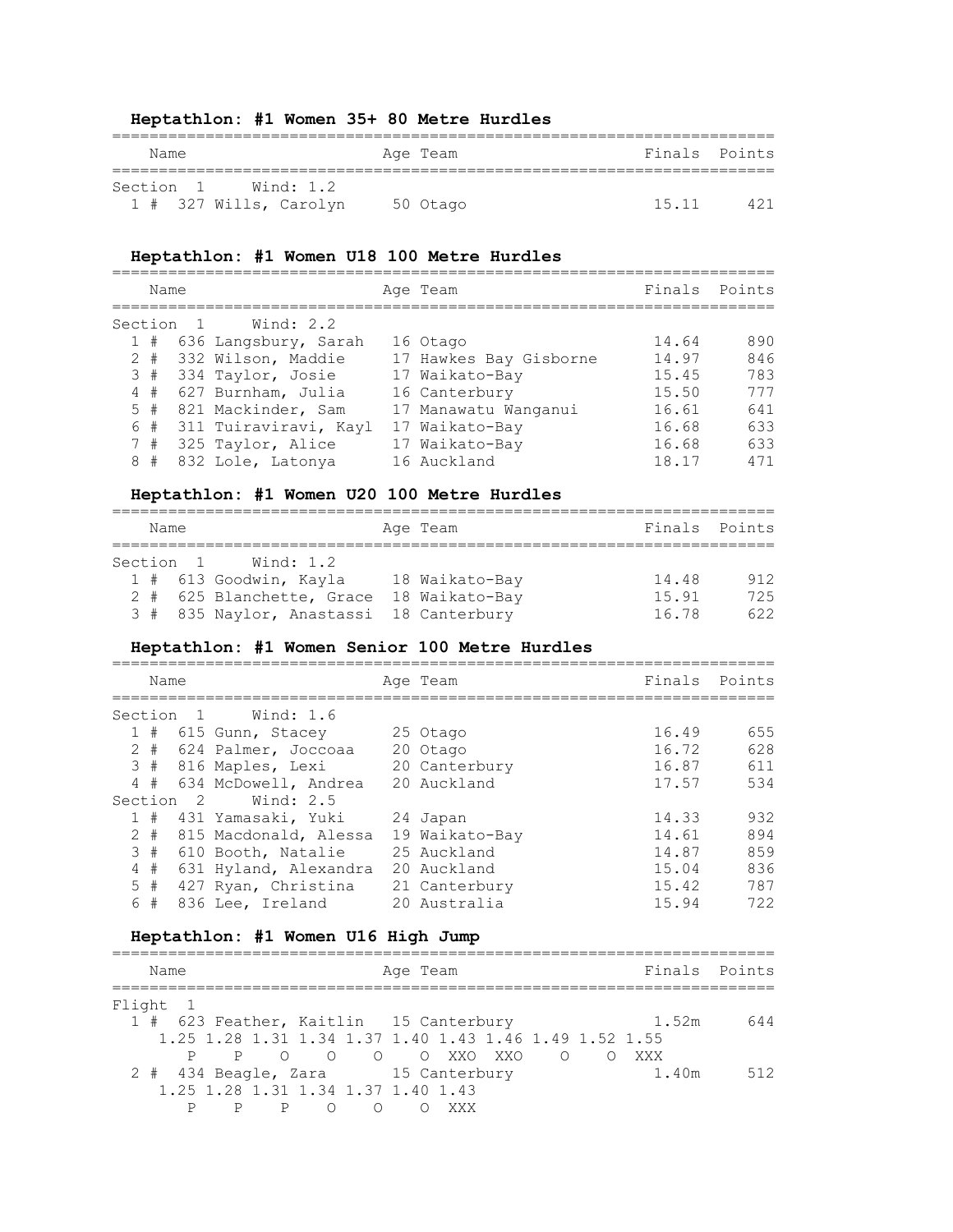3 # 622 Mcgregor, Hannah 16 Waikato-Bay 1.31m 419 1.25 1.28 1.31 1.34 O O O XXX

# **Heptathlon: #2 Women U18 High Jump**

| Name                                                                                                             | Age Team                                                                    |           | Finals Points |
|------------------------------------------------------------------------------------------------------------------|-----------------------------------------------------------------------------|-----------|---------------|
|                                                                                                                  |                                                                             |           |               |
| Heptathlon: #2 Women U18 High Jump                                                                               |                                                                             |           |               |
| 1 # 311 Tuiraviravi, Kayl 17 Waikato-Bay<br>1.38 1.41 1.44 1.47 1.50<br>O XO O O XXX                             |                                                                             | 1.47m 588 |               |
| 2 # 832 Lole, Latonya 16 Auckland<br>1.29 1.32 1.35 1.38 1.41 1.44 1.47<br>O O XO O XXO O XXX                    |                                                                             |           | 1.44m 555     |
| 3 # 636 Langsbury, Sarah 16 Otago<br>1.41 1.44 1.47<br>O PXXX                                                    |                                                                             |           | 1.41m 523     |
| Flight 2                                                                                                         |                                                                             |           |               |
| 1 # 334 Taylor, Josie 17 Waikato-Bay                                                                             | 1.44 1.47 1.50 1.53 1.56 1.59 1.62 1.65 1.68 1.71<br>P P O P O O O XO O XXX |           | 1.68m 830     |
| 1 # 332 Wilson, Maddie 17 Hawkes Bay Gisborne                                                                    | 1.44 1.47 1.50 1.53 1.56 1.59 1.62 1.65 1.68 1.71<br>P P P O P O O O O XXX  |           | 1.68m 830     |
| 3 # 821 Mackinder, Sam 17 Manawatu Wanganui<br>1.44 1.47 1.50 1.53 1.56 1.59 1.62<br>PPO XOO XXX<br>$\mathsf{P}$ |                                                                             |           | 1.59m 724     |
| 4 # 627 Burnham, Julia 16 Canterbury<br>1.44 1.47 1.50 1.53 1.56 1.59<br>0 0 XO 0 0 XXX                          |                                                                             |           | 1.56m 689     |
| 4 # 325 Taylor, Alice 17 Waikato-Bay<br>1.44 1.47 1.50 1.53 1.56 1.59<br>O O XO XO XXX<br>$\mathbf{P}$           |                                                                             | 1.56m 689 |               |

# **Heptathlon: #2 Women U20 High Jump**

| Name                                                                                | Age Team    | Finals Points |     |
|-------------------------------------------------------------------------------------|-------------|---------------|-----|
| Flight<br>$\mathbf{1}$                                                              |             |               |     |
| 1 # 625 Blanchette, Grace 18 Waikato-Bay<br>1.32 1.35 1.38 1.41 1.44 1.47 1.50 1.53 |             | 1.50m         | 621 |
| O O O XXO<br>$\bigcirc$<br>$\overline{O}$<br>Flight<br>$\overline{2}$               | XXO.<br>XXX |               |     |
|                                                                                     |             |               |     |
| 1 # 613 Goodwin, Kayla 18 Waikato-Bay                                               |             | 1.59m         | 724 |
| 1.47 1.50 1.53 1.56 1.59 1.62                                                       |             |               |     |
| O XO XO XO XXX<br>$\Omega$                                                          |             |               |     |
| 2 # 835 Naylor, Anastassi 18 Canterbury                                             |             | 1.56m         | 689 |
| 1.47 1.50 1.53 1.56 1.59                                                            |             |               |     |
| P<br>XO.<br>$\bigcap$<br>XO.<br>XXX                                                 |             |               |     |

# **Heptathlon: #2 Women 35+ High Jump**

| Name     |  |                        | Age Team |       | Finals Points |
|----------|--|------------------------|----------|-------|---------------|
|          |  |                        |          |       |               |
| Flight 1 |  |                        |          |       |               |
|          |  | 1 # 327 Wills, Carolyn | 50 Otago | 1.38m | 491           |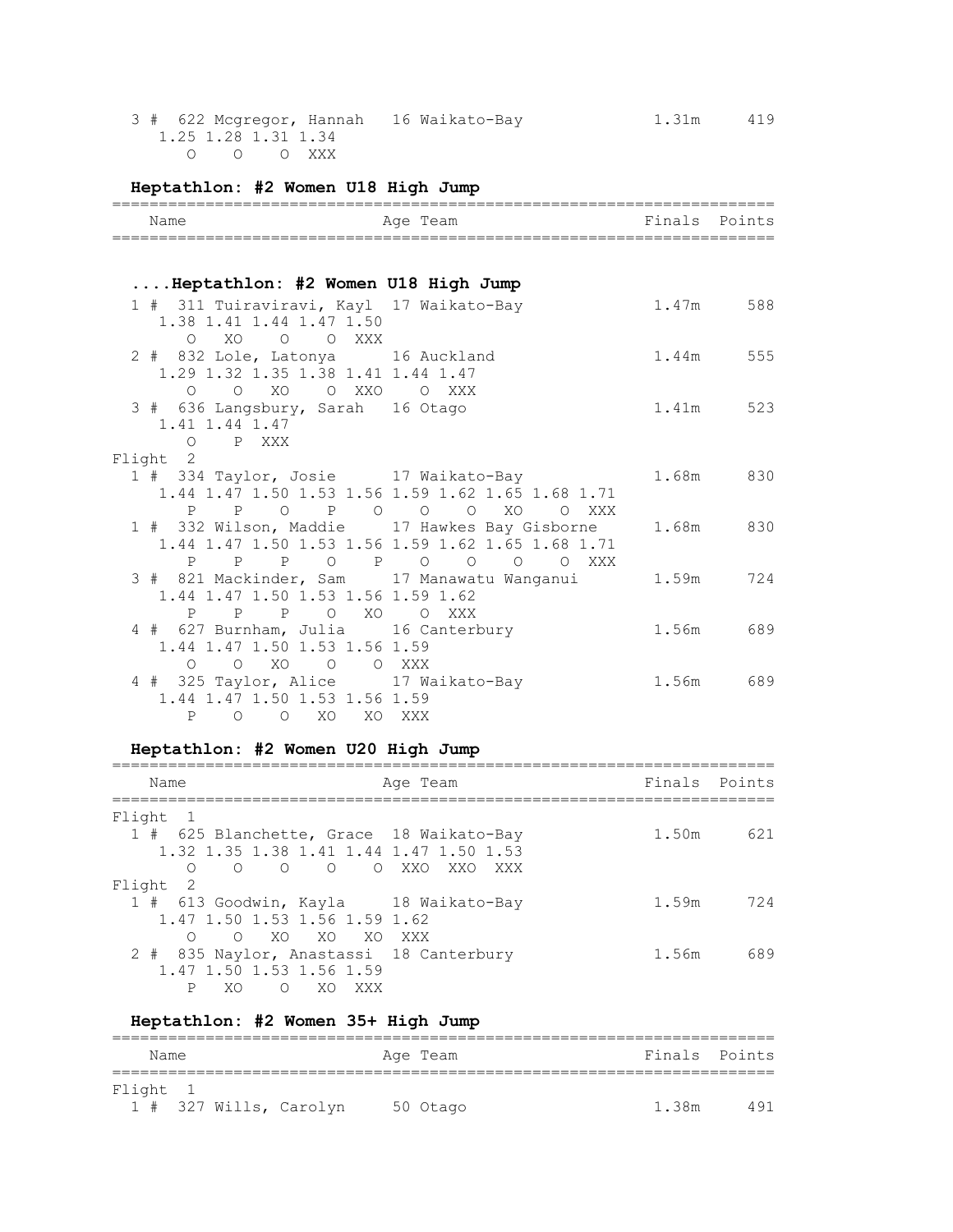1.35 1.38 1.41 O O XXX

# **Heptathlon: #2 Women Senior High Jump**

| Name |                                                                                |  | Age Team                                 |  |       | Finals Points |
|------|--------------------------------------------------------------------------------|--|------------------------------------------|--|-------|---------------|
|      | 1.44 1.47 1.50 1.53 1.56 1.59<br>$0 \quad 0 \quad 0 \quad 0 \quad 0 \quad XXX$ |  | 1 # 815 Macdonald, Alessa 19 Waikato-Bay |  | 1.56m | 689           |

# **....Heptathlon: #2 Women Senior High Jump**

| 2 # 816 Maples, Lexi 20 Canterbury<br>1.41 1.44 1.47 1.50 1.53<br>O O O XO XXX          | 1.50m 621 |  |
|-----------------------------------------------------------------------------------------|-----------|--|
| 3 # 427 Ryan, Christina 21 Canterbury<br>1.35 1.38 1.41 1.44 1.47<br>O O O XO XXX       | 1.44m 555 |  |
| 4 # 624 Palmer, Joccoaa 20 Otago<br>1.38 1.41 1.44<br>XXO XO XXX                        | 1.41m 523 |  |
| 4 # 634 McDowell, Andrea 20 Auckland<br>1.32 1.35 1.38 1.41 1.44<br>O XO O XXO XXX      | 1.41m 523 |  |
| 4 # 610 Booth, Natalie 25 Auckland<br>1.29 1.32 1.35 1.38 1.41 1.44<br>O O O OXX XO XXX | 1.41m 523 |  |
| 7 # 615 Gunn, Stacey 25 Otago<br>1.29 1.32 1.35 1.38<br>O O O XXX                       | 1.35m 460 |  |
| Flight 2                                                                                |           |  |
| 1 # 431 Yamasaki, Yuki 24 Japan<br>1.50 1.53 1.56 1.59 1.62 1.65<br>O O O O XO XXX      | 1.62m 759 |  |
| 2 # 631 Hyland, Alexandra 20 Auckland<br>1.56 1.59<br>XO XXX                            | 1.56m 689 |  |
| 3 # 836 Lee, Ireland 20 Australia<br>1.44 1.47 1.50 1.53 1.56<br>O O XO O XXX           | 1.53m 655 |  |

# **Heptathlon: #5 Women U18 Long Jump**

| Name<br>Age Team                                                                          | Finals Wind Points |     |     |
|-------------------------------------------------------------------------------------------|--------------------|-----|-----|
| Flight 1                                                                                  |                    |     |     |
| 1 # 627 Burnham, Julia 16 Canterbury                                                      | $5.39m - 0.6$      |     | 668 |
| $4.81m(0.8)$ FOUL $(1.4)$ 5.39m $(-0.6)$<br>2 # 332 Wilson, Maddie 17 Hawkes Bay Gisborne | $5.11m$ 2.3        |     | 589 |
| $4.85m (+0.0) 5.10m (1.5) 5.11m (2.3)$                                                    |                    |     |     |
| 3 # 821 Mackinder, Sam 17 Manawatu Wanganui<br>$0.03m(1.0)$ 1.00 $m(0.8)$ 5.01 $m(1.4)$   | $5.01m$ 1.4        |     | 562 |
| 4 # 311 Tuiraviravi, Kayl 17 Waikato-Bay                                                  | $4.97m$ 0.2        |     | 551 |
| $4.68$ m (-0.5) $4.74$ m (-1.7) $4.97$ m (0.2)                                            |                    |     |     |
| 5 # 636 Langsbury, Sarah 16 Otago<br>$4.62$ m (-0.3) $4.80$ m (0.1) $4.53$ m (-0.0)       | 4.80m              | 0.1 | 506 |
| 6 # 832 Lole, Latonya 16 Auckland<br>$4.56m(1.5)$ $4.03m(1.5)$ $4.63m(1.3)$               | $4.63m$ 1.3        |     | 461 |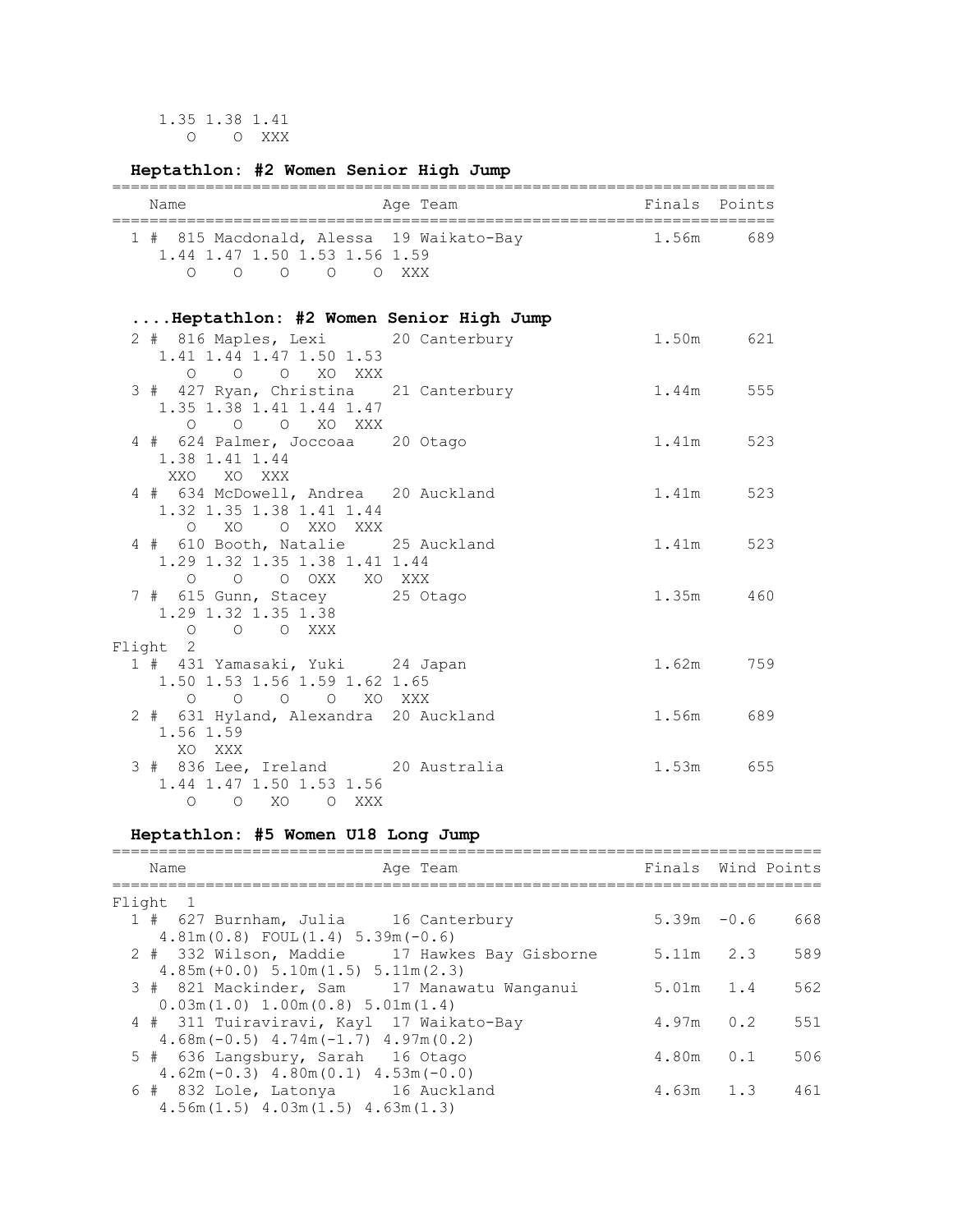| 7 # 325 Taylor, Alice 17 Waikato-Bay    | 4.62m 2.3     | 459 |
|-----------------------------------------|---------------|-----|
| $4.62m(2.3)$ $4.52m(-0.3)$ $4.25m(0.4)$ |               |     |
| 8 # 334 Taylor, Josie 17 Waikato-Bay    | $4.50m - 0.7$ | 428 |
| $4.13m(1.2)$ $4.48m(2.0)$ $4.50m(-0.7)$ |               |     |

# **Heptathlon: #5 Women U20 Long Jump**

| Name | Age Team                                                                                 | Finals Wind Points |     |
|------|------------------------------------------------------------------------------------------|--------------------|-----|
|      | 1 # 613 Goodwin, Kayla 18 Waikato-Bay<br>$5.08$ m $(1.7)$ $5.37$ m $(1.5)$ FOUL $(-0.1)$ | 5.37m 1.5          | 663 |
|      | 2 # 835 Naylor, Anastassi 18 Canterbury<br>$4.80$ m (-1.3) $4.71$ m (1.5) $4.83$ m (1.0) | $4.83m$ $1.0$      | 514 |

# **....Heptathlon: #5 Women U20 Long Jump**

|  | 3 # 625 Blanchette, Grace 18 Waikato-Bay | 4.65m 0.2 466 |  |
|--|------------------------------------------|---------------|--|
|  | $4.42m(2.3)$ $4.65m(0.2)$ $4.37m(-0.6)$  |               |  |

# **Heptathlon: #5 Women 35+ Long Jump**

| Name                                                              | Age Team | Finals Wind Points |     |
|-------------------------------------------------------------------|----------|--------------------|-----|
| 1 # 327 Wills, Carolyn<br>$3.98m(3.0)$ $3.90m(0.7)$ $3.96m(-1.1)$ | 50 Otago | 3.98m 3.0          | 303 |

# **Heptathlon: #5 Women Senior Long Jump**

| Name<br>Age Team                                                                               |                                                                                                                                                                                                                                                                                                             |                                                                                                                                                                     |
|------------------------------------------------------------------------------------------------|-------------------------------------------------------------------------------------------------------------------------------------------------------------------------------------------------------------------------------------------------------------------------------------------------------------|---------------------------------------------------------------------------------------------------------------------------------------------------------------------|
| 1 # 431 Yamasaki, Yuki 24 Japan                                                                |                                                                                                                                                                                                                                                                                                             |                                                                                                                                                                     |
| 2 # 427 Ryan, Christina 21 Canterbury                                                          |                                                                                                                                                                                                                                                                                                             |                                                                                                                                                                     |
| 3 # 815 Macdonald, Alessa 19 Waikato-Bay<br>$5.00$ m $(1.7)$ $4.78$ m $(1.0)$ $5.28$ m $(0.5)$ |                                                                                                                                                                                                                                                                                                             |                                                                                                                                                                     |
| 4 # 615 Gunn, Stacey 25 Otago                                                                  |                                                                                                                                                                                                                                                                                                             | 587                                                                                                                                                                 |
| 5 # 610 Booth, Natalie 25 Auckland                                                             |                                                                                                                                                                                                                                                                                                             | 576                                                                                                                                                                 |
| 6 # 631 Hyland, Alexandra 20 Auckland                                                          |                                                                                                                                                                                                                                                                                                             | 543                                                                                                                                                                 |
| 7 # 634 McDowell, Andrea 20 Auckland                                                           |                                                                                                                                                                                                                                                                                                             | 535                                                                                                                                                                 |
| 8 # 816 Maples, Lexi 20 Canterbury                                                             |                                                                                                                                                                                                                                                                                                             | 498                                                                                                                                                                 |
| 9 # 624 Palmer, Joccoaa 20 Otago<br>FOUL FOUL $4.67m(1.0)$                                     |                                                                                                                                                                                                                                                                                                             | 472                                                                                                                                                                 |
|                                                                                                | 5.69m(1.6) 5.52m(1.2) FOUL(0.2)<br>$5.36$ m $(3.0)$ $5.59$ m $(1.0)$ $5.54$ m $(-0.6)$<br>$5.10m(-0.4)$ FOUL $4.94m(3.2)$<br>$5.06m(0.4)$ 4.91 $m(0.8)$ 4.89 $m(1.9)$<br>$4.84m(-0.8)$ $4.87m(2.0)$ $4.94m(1.9)$<br>$4.91m (+0.0)$ $4.84m (-0.1)$ $4.91m (-0.4)$<br>$4.69m(-1.0)$ $4.77m(2.4)$ $4.74m(0.9)$ | Finals Wind Points<br>5.69m 1.6 756<br>5.59m 1.0 726<br>5.28m 0.5 637<br>$-0.4$<br>5.10m<br>$5.06m$ 0.4<br>$4.94m$ 1.9<br>$4.91m + 0.0$<br>$4.77m$ 2.4<br>4.67m 1.0 |

# **Heptathlon: #5 Women U16 Shot Put**

| Name                                                                  | Age Team      | Finals Points |     |
|-----------------------------------------------------------------------|---------------|---------------|-----|
| 1 # 622 Mcgregor, Hannah 16 Waikato-Bay<br>$10.36m$ $11.64m$ $10.07m$ |               | 11.64m        | 637 |
| 2 # 623 Feather, Kaitlin<br>9.33m 8.69m FOUL                          | 15 Canterbury | 9.33m         | 486 |
| 3 # 434 Beagle, Zara<br>7.18m FOUL 7.21m                              | 15 Canterbury | 7.21m         | 348 |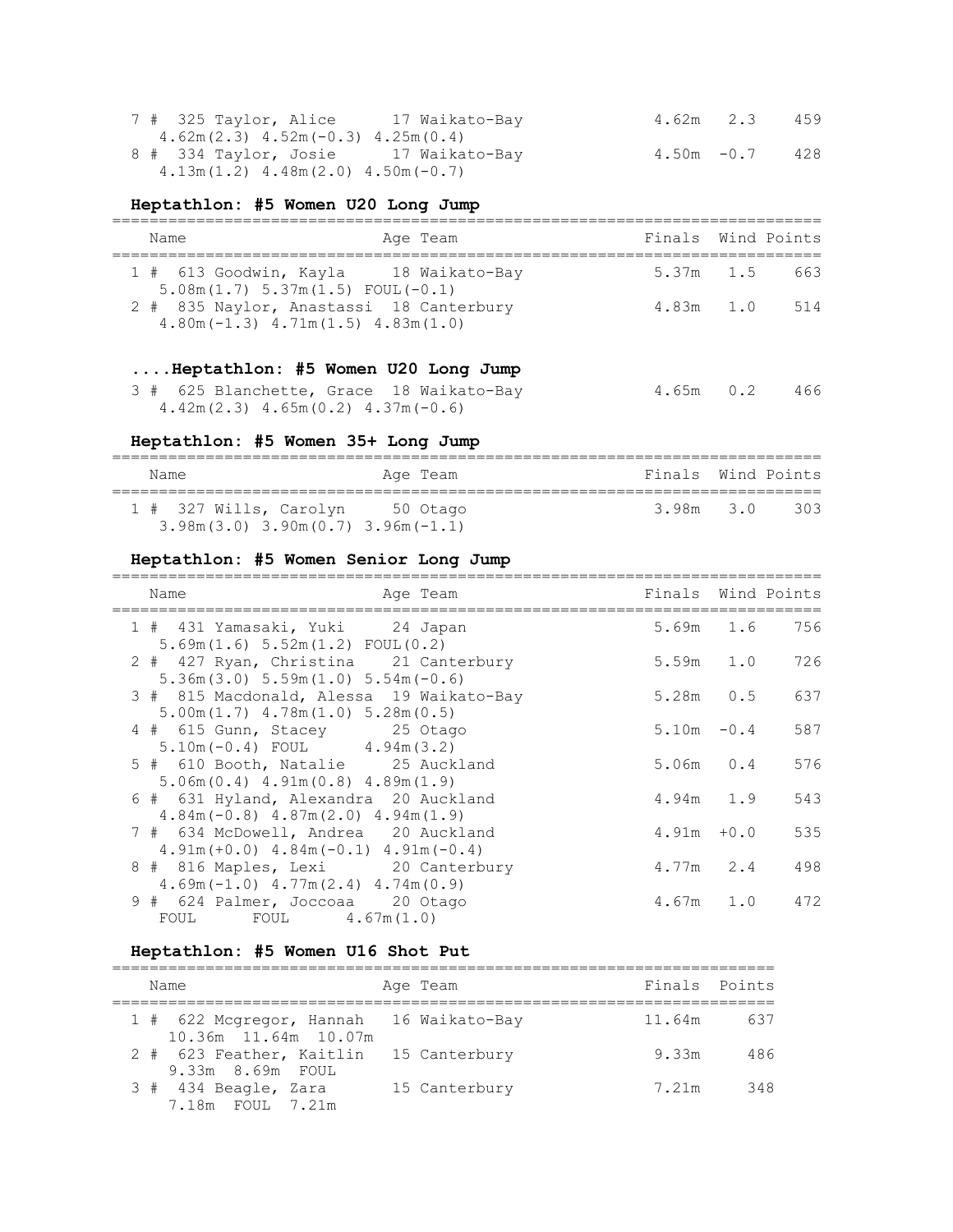#### **Heptathlon: #3 Women U18 Shot Put**

| Name                                                 | Age Team               |        | Finals Points |
|------------------------------------------------------|------------------------|--------|---------------|
| 1 # 832 Lole, Latonya<br>10.38m 9.13m 10.56m         | 16 Auckland            | 10.56m | 566           |
| 2 # 311 Tuiraviravi, Kayl<br>$9.20m$ $9.77m$ $9.92m$ | 17 Waikato-Bay         | 9.92m  | 524           |
| 3 # 821 Mackinder, Sam<br>9.88m 9.45m 9.44m          | 17 Manawatu Wanganui   | 9.88m  | 522           |
| 4 # 332 Wilson, Maddie<br>9.28m 8.65m 8.65m          | 17 Hawkes Bay Gisborne | 9.28m  | 482           |
| 5 # 325 Taylor, Alice<br>8.99m FOUL 7.62m            | 17 Waikato-Bay         | 8.99m  | 464           |

# **....Heptathlon: #3 Women U18 Shot Put**

| 6 # 334 Taylor, Josie    | 17 Waikato-Bay | 8.83m | 453 |
|--------------------------|----------------|-------|-----|
| FOUL 8.83m 8.76m         |                |       |     |
| 7 # 627 Burnham, Julia   | 16 Canterbury  | 8.38m | 424 |
| 7.26m 8.38m 8.15m        |                |       |     |
| 8 # 636 Langsbury, Sarah | 16 Otago       | 7.92m | 394 |
| 7.24m 7.92m 7.91m        |                |       |     |

#### **Heptathlon: #3 Women U20 Shot Put**

| Name                                                          | Age Team       | Finals Points |     |
|---------------------------------------------------------------|----------------|---------------|-----|
| 1 # 613 Goodwin, Kayla<br>8.63m 9.00m 8.48m                   | 18 Waikato-Bay | 9.00m         | 464 |
| 2 # 835 Naylor, Anastassi 18 Canterbury<br>8.02m 8.15m 8.59m  |                | 8.59m         | 438 |
| 3 # 625 Blanchette, Grace 18 Waikato-Bay<br>7.52m 7.58m 6.16m |                | 7.58m         | 372 |

# **Heptathlon: #3 Women 35+ Shot Put**

| Name                                        | Age Team | Finals Points |     |
|---------------------------------------------|----------|---------------|-----|
|                                             |          |               |     |
| 1 # 327 Wills, Carolyn<br>8.59m 8.49m 9.05m | 50 Otago | 9 N.5m        | 467 |

# **Heptathlon: #3 Women Senior Shot Put**

| Name                                                      | Age Team      | Finals | Points |
|-----------------------------------------------------------|---------------|--------|--------|
| 1 # 836 Lee, Ireland 20 Australia<br>11.98m 11.71m 12.09m |               | 12.09m | 667    |
| 2 # 431 Yamasaki, Yuki<br>11.57m 10.85m 11.68m            | 24 Japan      | 11.68m | 640    |
| 3 # 427 Ryan, Christina<br>10.48m 10.83m 11.47m           | 21 Canterbury | 11.47m | 626    |
| 4 # 816 Maples, Lexi<br>11.40m 11.28m 11.37m              | 20 Canterbury | 11.40m | 621    |
| 5 # 615 Gunn, Stacey<br>9.64m 9.65m 9.50m                 | 25 Otago      | 9.65m  | 507    |
| 6 # 634 McDowell, Andrea<br>$9.49m$ $9.43m$ $9.24m$       | 20 Auckland   | 9.49m  | 496    |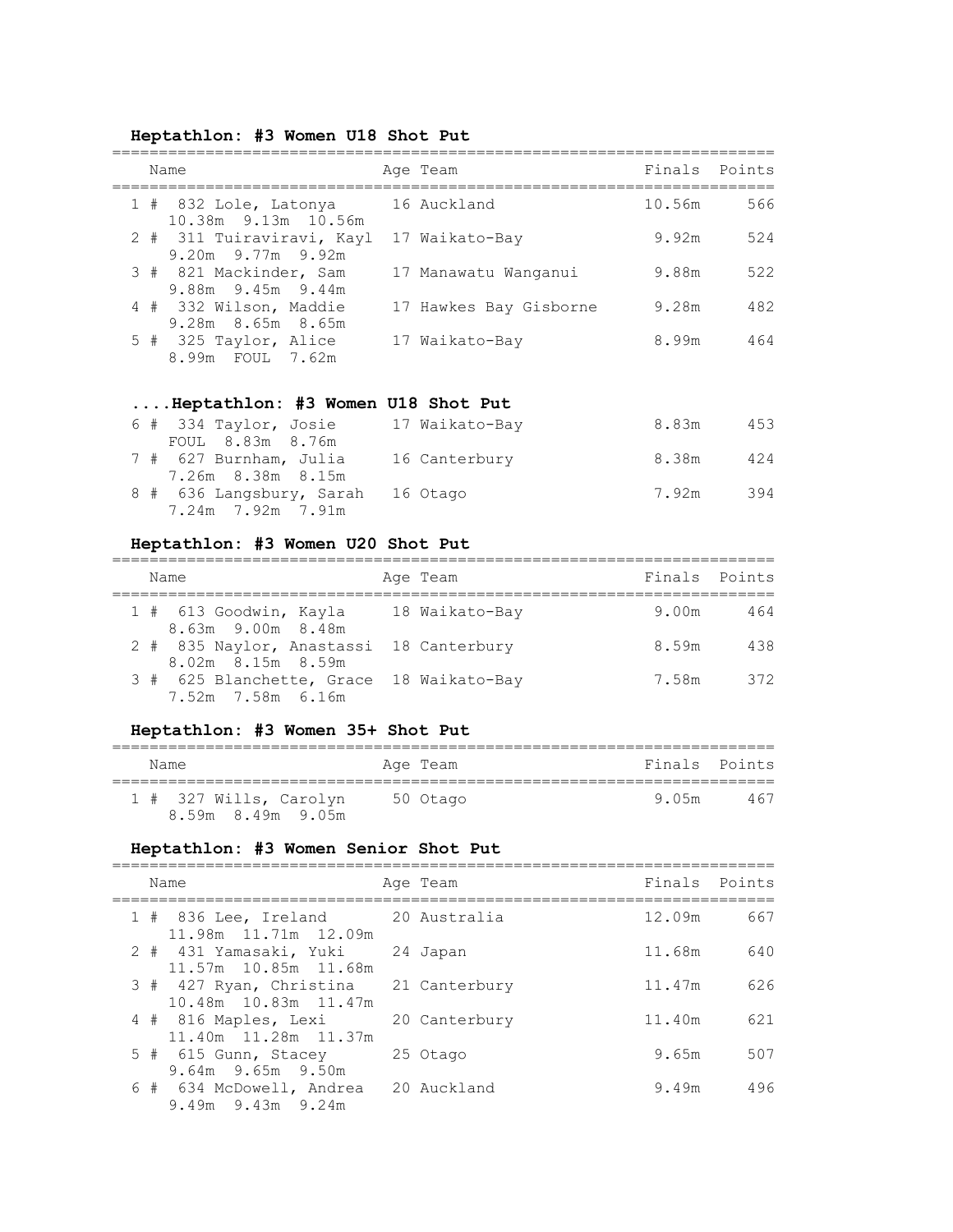|  | 7 # 624 Palmer, Joccoaa                   | 20 Otago | 8.92m     | 459   |
|--|-------------------------------------------|----------|-----------|-------|
|  | 8.48m 7.56m 8.92m                         |          |           |       |
|  | 8 # 610 Booth, Natalie 25 Auckland        |          | 8.51m     | 432   |
|  | 8.34m 7.87m 8.51m                         |          |           |       |
|  | 9 # 631 Hyland, Alexandra 20 Auckland     |          | 8.41m     | - 426 |
|  | 8.41m 8.12m 7.92m                         |          | 7.65m 377 |       |
|  | 10 # 815 Macdonald, Alessa 19 Waikato-Bay |          |           |       |
|  | 7.65m 7.47m 7.60m                         |          |           |       |

# **Heptathlon: #6 Women U18 Javelin Throw**

| Name |                                               | Age Team             | Finals Points |     |
|------|-----------------------------------------------|----------------------|---------------|-----|
|      | $1$ # 334 Taylor, Josie<br>FOUL 34.37m 28.07m | 17 Waikato-Bay       | 34.37m        | 560 |
|      | 2 # 821 Mackinder, Sam<br>FOUL 32.71m FOUL    | 17 Manawatu Wanganui | 32.71m        | 528 |

# **....Heptathlon: #6 Women U18 Javelin Throw**

|  | 3 # 311 Tuiraviravi, Kayl                        | 17 Waikato-Bay         | 30.09m | 478 |
|--|--------------------------------------------------|------------------------|--------|-----|
|  | 30.09m 26.90m FOUL<br>4 # 332 Wilson, Maddie     | 17 Hawkes Bay Gisborne | 28.98m | 457 |
|  | 26.52m 28.98m FOUL<br>5 # 832 Lole, Latonya      | 16 Auckland            | 26.04m | 402 |
|  | 21.21m FOUL 26.04m                               |                        |        |     |
|  | 6 # 636 Langsbury, Sarah<br>18.74m 18.71m 14.19m | 16 Otago               | 18.74m | 266 |
|  | 7 # 627 Burnham, Julia<br>17.49m 16.65m 15.13m   | 16 Canterbury          | 17.49m | 242 |
|  | -- # 325 Taylor, Alice<br>FOUL FOUL<br>FOUL      | 17 Waikato-Bay         | FOUL   | NΜ  |

# **Heptathlon: #6 Women U20 Javelin Throw**

| Name                                                            | Age Team       | Finals Points |     |
|-----------------------------------------------------------------|----------------|---------------|-----|
| 1 # 613 Goodwin, Kayla<br>30.07m 31.80m FOUL                    | 18 Waikato-Bay | 31.80m        | 511 |
| 2 # 625 Blanchette, Grace 18 Waikato-Bay<br>FOUL 29.11m 24.87m  |                | 29.11m        | 460 |
| 3 # 835 Naylor, Anastassi 18 Canterbury<br>22.97m 22.34m 26.52m |                | 26.52m        | 411 |

# **Heptathlon: #6 Women 35+ Javelin Throw**

| Name                                         | Age Team | Finals Points |     |
|----------------------------------------------|----------|---------------|-----|
| 1 # 327 Wills, Carolyn<br>FOUL 27.35m 24.93m | 50 Otago | 27.35m        | 427 |

# **Heptathlon: #6 Women Senior Javelin Throw**

| Name                                                          | Age Team | Finals Points |     |
|---------------------------------------------------------------|----------|---------------|-----|
| 1 # 431 Yamasaki, Yuki 24 Japan<br>38.27m 38.95m 41.18m       |          | 41.18m        | 690 |
| 2 # 427 Ryan, Christina 21 Canterbury<br>34.32m 32.96m 33.66m |          | 34.32m        | 559 |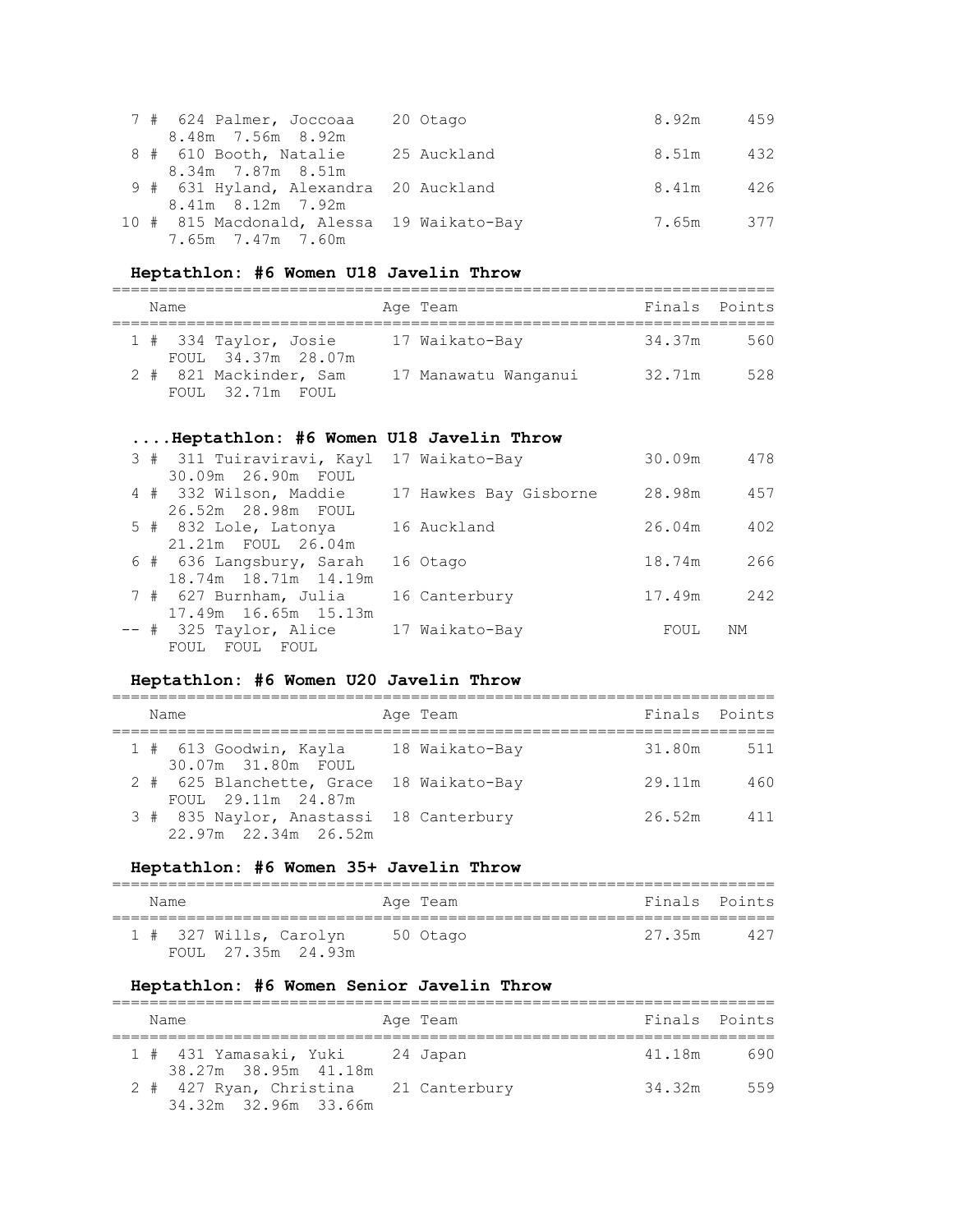| 3 # 816 Maples, Lexi                     | 20 Canterbury | 33.75m | 548 |
|------------------------------------------|---------------|--------|-----|
| 31.95m 33.75m 29.68m                     |               |        |     |
| 4 # 615 Gunn, Stacey                     | 25 Otago      | 33.39m | 541 |
| 32.99m 33.39m 33.28m                     |               |        |     |
| 5 # 610 Booth, Natalie 25 Auckland       |               | 31.42m | 504 |
| 29.44m 31.42m 30.49m                     |               |        |     |
| 6 # 815 Macdonald, Alessa 19 Waikato-Bay |               | 27.56m | 430 |
| 26.81m 27.20m 27.56m                     |               |        |     |
| 7 # 624 Palmer, Joccoaa                  | 20 Otago      | 27.04m | 421 |
| FOUL 27.04m FOUL                         |               |        |     |
| 8 # 634 McDowell, Andrea                 | 20 Auckland   | 24.54m | 374 |
| 24.54m FOUL 24.15m                       |               |        |     |
| 9 # 631 Hyland, Alexandra 20 Auckland    |               | 24.11m | 366 |
| 24.11m 21.22m 21.36m                     |               |        |     |

# **Women Under 16 Heptathlon (Hexathlon)**

|  | Name |                          |  | Age Team       | Finals |  |  |  |  |
|--|------|--------------------------|--|----------------|--------|--|--|--|--|
|  |      |                          |  |                |        |  |  |  |  |
|  |      | 1 # 623 Feather, Kaitlin |  | 15 Canterbury  | 2848   |  |  |  |  |
|  |      | $2$ # 434 Beagle, Zara   |  | 15 Canterbury  | 2628   |  |  |  |  |
|  |      | 3 # 622 Mcgregor, Hannah |  | 16 Waikato-Bay | 2607   |  |  |  |  |

# **Women Under 18 Heptathlon**

|   | Name  |                       | Age Team               | Finals |
|---|-------|-----------------------|------------------------|--------|
|   | 1#    | 332 Wilson, Maddie    | 17 Hawkes Bay Gisborne | 4709   |
|   | $2 +$ | 821 Mackinder, Sam    | 17 Manawatu Wanganui   | 4342   |
|   | 3#    | 627 Burnham, Julia    | 16 Canterbury          | 4268   |
|   | 4#    | 334 Taylor, Josie     | 17 Waikato-Bay         | 4152   |
|   | $5$ # | 636 Langsbury, Sarah  | 16 Otago               | 3924   |
|   | 6#    | 311 Tuiraviravi, Kayl | 17 Waikato-Bay         | 3921   |
|   | 7#    | 832 Lole, Latonya     | 16 Auckland            | 3527   |
| 8 | #     | 325 Taylor, Alice     | 17 Waikato-Bay         | 3085   |

# **Women Under 20 Heptathlon**

|  | Name |                                         | Age Team       | Finals |
|--|------|-----------------------------------------|----------------|--------|
|  |      | 1 # 613 Goodwin, Kayla                  | 18 Waikato-Bay | 4745   |
|  |      | 2 # 625 Blanchette, Grace               | 18 Waikato-Bay | 3780   |
|  |      | 3 # 835 Naylor, Anastassi 18 Canterbury |                | 3474   |

# **Women 35+ Heptathlon**

| Name |  |                        | Age Team | Finals |
|------|--|------------------------|----------|--------|
|      |  | 1 # 327 Wills, Carolyn | 50 Otago | 2791   |

# **Women Senior Heptathlon**

|  | Name |                                       |  | Age Team       | Finals |  |  |  |  |
|--|------|---------------------------------------|--|----------------|--------|--|--|--|--|
|  |      | 1 # 431 Yamasaki, Yuki                |  | 24 Japan       | 5524   |  |  |  |  |
|  |      | 2 # 427 Ryan, Christina               |  | 21 Canterbury  | 4727   |  |  |  |  |
|  |      | 3 # 815 Macdonald, Alessa             |  | 19 Waikato-Bay | 4666   |  |  |  |  |
|  |      | 4 # 631 Hyland, Alexandra 20 Auckland |  |                | 4311   |  |  |  |  |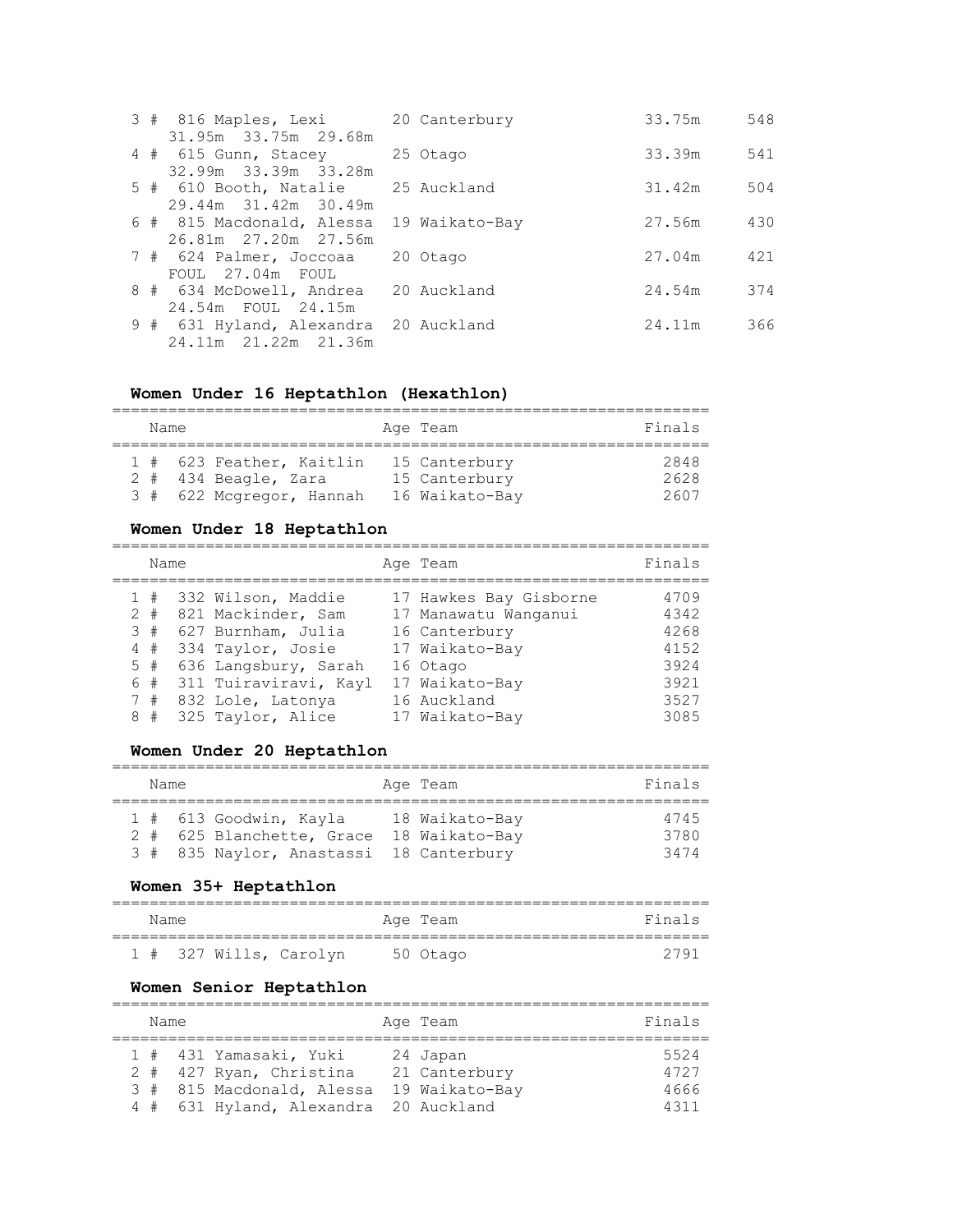|  | 5 # 610 Booth, Natalie   | 25 Auckland   | 4259 |
|--|--------------------------|---------------|------|
|  | 6 # 816 Maples, Lexi     | 20 Canterbury | 4214 |
|  | 7 # 624 Palmer, Joccoaa  | 20 Otago      | 3902 |
|  | 8 # 615 Gunn, Stacey     | 25 Otago      | 3864 |
|  | 9 # 634 McDowell, Andrea | 20 Auckland   | 3756 |

#### **Octathlon: #1 Men U16 100 Metre Sprint**

| Name |  |           |                        | Age Team     | Finals Points |     |
|------|--|-----------|------------------------|--------------|---------------|-----|
|      |  | Section 1 | Wind: $+0.0$           |              |               |     |
|      |  |           | 1 # 628 Hartley, Quinn | 15 Southland | 12.13         | 626 |
|      |  |           | 2 # 614 Fisher, Rico   | 14 Southland | 13.32         | 415 |
|      |  |           | 3 # 612 Gibbons, Cole  | 15 Otago     | 13.35         | 410 |

# **Decathlon: #1 Men U18 100 Metre Sprint**

| Name |       |           |                          | Age Team               | Finals | Points |
|------|-------|-----------|--------------------------|------------------------|--------|--------|
|      |       | Section 1 | Wind: $-0.7$             |                        |        |        |
|      |       |           | 1 # 632 Moffitt, Cameron | 16 Otago               | 11.77  | 697    |
|      |       |           | 2 # 834 Andis, Quinn     | 16 Canterbury          | 11.91  | 669    |
|      |       |           | $3#620$ Bull, Joshua     | 17 Canterbury          | 12.26  | 601    |
|      |       |           | 4 # 432 Woodhead, Joshua | 16 Hawkes Bay Gisborne | 12.32  | 589    |
|      | $5$ # |           | 420 Sceats, Jonathan     | 16 Wellington          | 12.48  | 560    |
|      | 6#    |           | 331 White, Liam          | 16 Auckland            | 12.57  | 543    |
|      |       |           | 7 # 321 Thiele, Josh     | 16 Canterbury          | 13.05  | 459    |

# **Decathlon: #1 Men U20 100 Metre Sprint**

| Name |           |                           | Age Team      | Finals Points |     |
|------|-----------|---------------------------|---------------|---------------|-----|
|      | Section 1 | Wind: $-0.3$              |               |               |     |
|      |           | 1 # 616 Northcott, Louis  | 18 Wellington | 11.79         | 693 |
|      |           | 2 # 726 Aucamp, Matthew   | 19 Auckland   | 11.92         | 667 |
|      |           | 3 # 619 Neighbours, Jared | 19 Canterbury | 12.05         | 641 |
|      |           | $4#329$ Woodd, Shaun      | 18 Southland  | 12.37         | 580 |
|      |           | 5 # 621 Hsing, Edward     | 18 Canterbury | 12 70         | 520 |

# **Decathlon: #1 Men 35+ 100 Metre Sprint**

| Name |           |           |  | Age Team                                 |       | Finals Points |
|------|-----------|-----------|--|------------------------------------------|-------|---------------|
|      |           |           |  |                                          |       |               |
|      | Section 1 | Wind: 0.4 |  |                                          |       |               |
|      |           |           |  | 1 # 124 Te Whaiti, Stephe 56 Waikato-Bay | 12.95 | 476           |

# **Decathlon: #1 Men Senior 100 Metre Sprint**

| Finals Points<br>Age Team<br>Name                                                                                                                                                                                                                     |                                 |
|-------------------------------------------------------------------------------------------------------------------------------------------------------------------------------------------------------------------------------------------------------|---------------------------------|
| 1 # 611 Nakamura, Akihiko 29 Japan<br>11.06<br>2 # 617 Attwell, Max<br>23 Canterbury<br>11.25<br>3 # 633 Newdick, Brent<br>34 Auckland<br>11.52<br>12.13<br>4 # 630 Menezes, Justin<br>21 Auckland<br>5 # 618 McCarthy, Kyle<br>12.57<br>37 Australia | 847<br>806<br>748<br>626<br>543 |

#### **Octathlon: #4 Men U16 300 Metre Sprint**

=======================================================================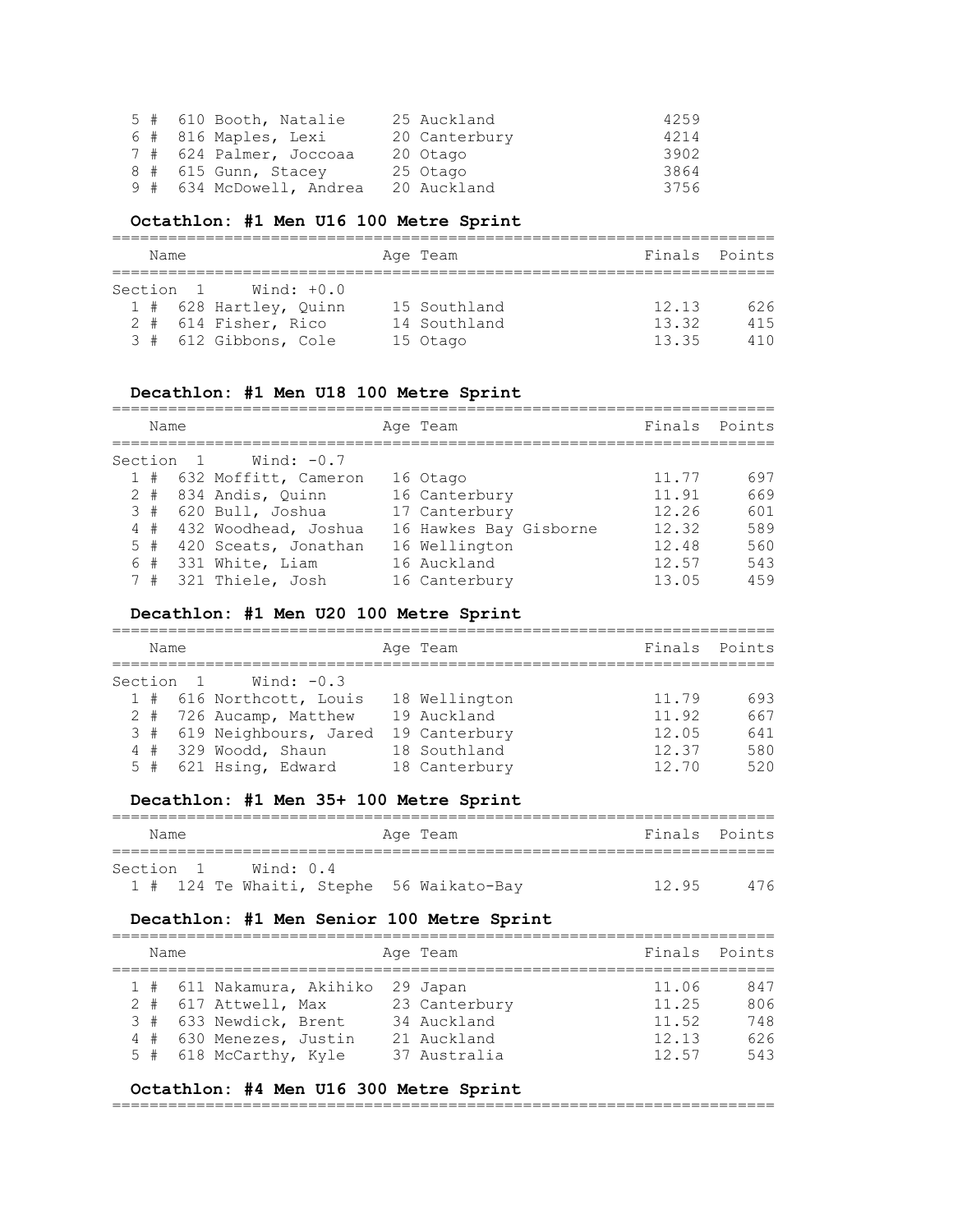|           | Name |                        | Age Team     | Finals Points |     |
|-----------|------|------------------------|--------------|---------------|-----|
| Section 1 |      |                        |              |               |     |
|           |      | 1 # 628 Hartley, Quinn | 15 Southland | 39.63         | 610 |
|           |      | 2 # 614 Fisher, Rico   | 14 Southland | 43.11         | 435 |
|           |      | 3 # 612 Gibbons, Cole  | 15 Otago     | 43.51         | 417 |

#### **Decathlon: #5 Men U18 400 Metre Sprint**

|       |  |                          | Age Team               | Finals  | Points |
|-------|--|--------------------------|------------------------|---------|--------|
| Name  |  |                          |                        |         |        |
|       |  | 1 # 632 Moffitt, Cameron | 16 Otago               | 53.75   | 650    |
| $2 +$ |  | 834 Andis, Quinn         | 16 Canterbury          | 55.00   | 599    |
|       |  | $3#620$ Bull, Joshua     | 17 Canterbury          | 56.66   | 534    |
|       |  | 4 # 420 Sceats, Jonathan | 16 Wellington          | 58.34   | 471    |
| 5#    |  | 321 Thiele, Josh         | 16 Canterbury          | 58.53   | 465    |
| 6#    |  | 331 White, Liam          | 16 Auckland            | 59.40   | 434    |
| 7#    |  | 432 Woodhead, Joshua     | 16 Hawkes Bay Gisborne | 1:00.85 | 385    |

# **Decathlon: #5 Men U20 400 Metre Sprint**

| Name |  |                           |  | Age Team      | Finals Points |     |  |  |  |  |  |
|------|--|---------------------------|--|---------------|---------------|-----|--|--|--|--|--|
|      |  |                           |  |               |               |     |  |  |  |  |  |
|      |  | 1 # 616 Northcott, Louis  |  | 18 Wellington | 51.16         | 762 |  |  |  |  |  |
|      |  | 2 # 726 Aucamp, Matthew   |  | 19 Auckland   | 52.92         | 685 |  |  |  |  |  |
|      |  | $3#329$ Woodd, Shaun      |  | 18 Southland  | 55.49         | 579 |  |  |  |  |  |
|      |  | 4 # 619 Neighbours, Jared |  | 19 Canterbury | 56.83         | 527 |  |  |  |  |  |
|      |  | 5 # 621 Hsing, Edward     |  | 18 Canterbury | 59.86         | 418 |  |  |  |  |  |

# **Decathlon: #5 Men Senior 400 Metre Sprint**

| Name |  |                                    |  | Age Team      |            | Finals Points |  |  |  |  |
|------|--|------------------------------------|--|---------------|------------|---------------|--|--|--|--|
|      |  |                                    |  |               |            |               |  |  |  |  |
|      |  | 1 # 611 Nakamura, Akihiko 29 Japan |  |               | 49.31      | 847           |  |  |  |  |
|      |  | 2 # 617 Attwell, Max               |  | 23 Canterbury | 49.65      | 831           |  |  |  |  |
|      |  | 3 # 630 Menezes, Justin            |  | 21 Auckland   | 53.34      | 667           |  |  |  |  |
|      |  | 4 # 618 McCarthy, Kyle             |  | 37 Australia  | 54.60      | 615           |  |  |  |  |
|      |  | -- # 633 Newdick, Brent            |  | 34 Auckland   | <b>DNF</b> |               |  |  |  |  |

#### **Octathlon: #8 Men U16 1000 Metre Run**

| Name |  |                                                |  | Age Team                     | Finals Points      |            |  |  |  |  |  |
|------|--|------------------------------------------------|--|------------------------------|--------------------|------------|--|--|--|--|--|
|      |  | 1 # 628 Hartley, Ouinn<br>2 # 614 Fisher, Rico |  | 15 Southland<br>14 Southland | 3:25.12<br>3:29.84 | 439<br>402 |  |  |  |  |  |
|      |  | 3 # 612 Gibbons, Cole                          |  | 15 Otago                     | 3:31.36            | 390.       |  |  |  |  |  |

# **Decathlon: #10 Men U18 1500 Metre Run**

| Name |  |                          | Age Team               |         | Finals Points |
|------|--|--------------------------|------------------------|---------|---------------|
|      |  | 1 # 834 Andis, Ouinn     | 16 Canterbury          | 5:07.15 | 519           |
|      |  | 2 # 632 Moffitt, Cameron | 16 Otago               | 5:09.53 | 506           |
|      |  | 3 # 620 Bull, Joshua     | 17 Canterbury          | 5:14.89 | 477           |
|      |  | 4 # 432 Woodhead, Joshua | 16 Hawkes Bay Gisborne | 5:22.77 | 436           |
|      |  | 5 # 420 Sceats, Jonathan | 16 Wellington          | 5:33.36 | 383           |
|      |  | 6 # 321 Thiele, Josh     | 16 Canterbury          | 5:46.09 | 324           |
|      |  | 7 # 331 White, Liam      | 16 Auckland            | 5:53.78 | 290           |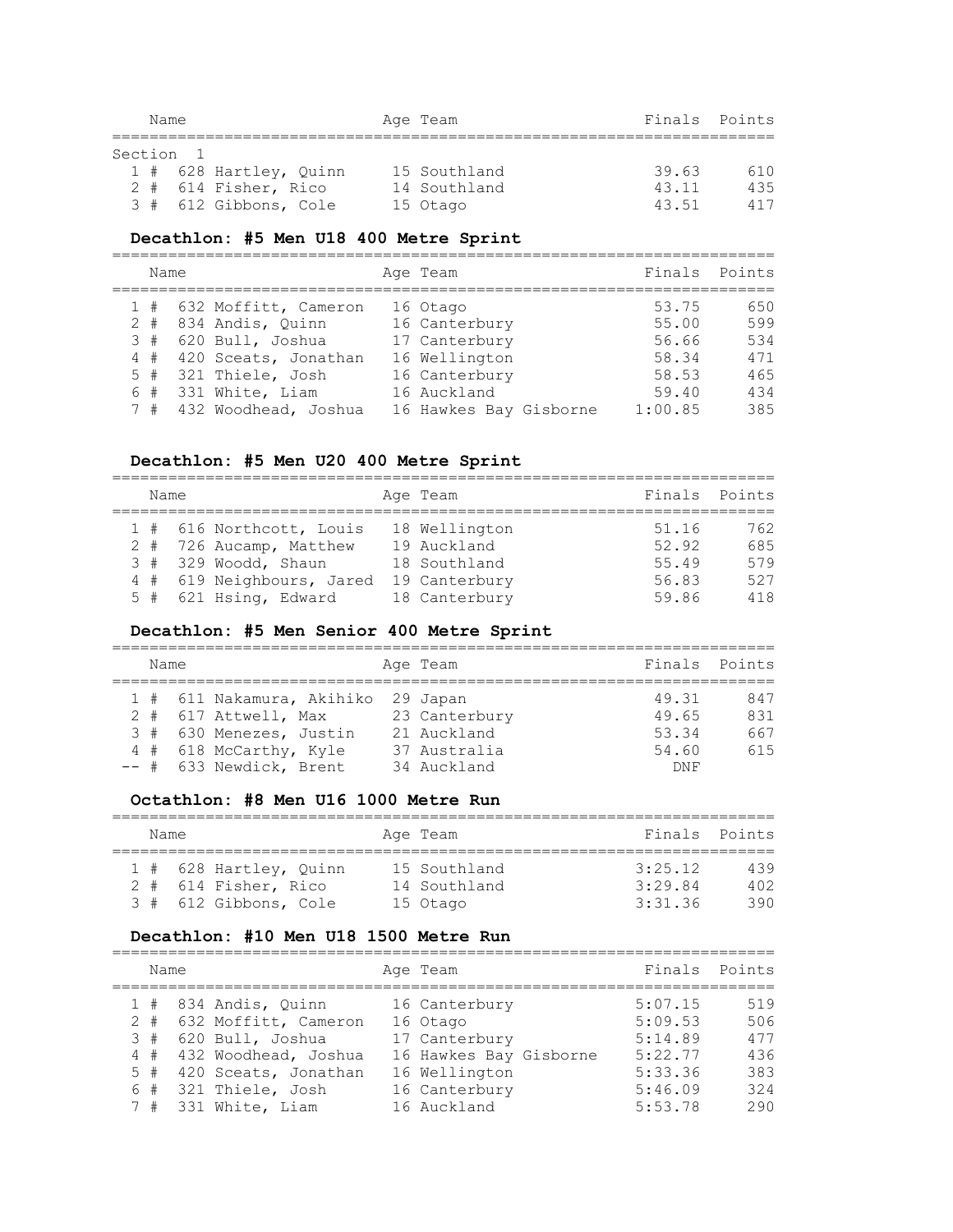#### **Decathlon: #10 Men U20 1500 Metre Run**

| Name |                                                                                                                                   | Age Team                                                                       |                                                     | Finals Points                   |
|------|-----------------------------------------------------------------------------------------------------------------------------------|--------------------------------------------------------------------------------|-----------------------------------------------------|---------------------------------|
|      | 1 # 616 Northcott, Louis<br>2 # 726 Aucamp, Matthew<br>$3#329$ Woodd, Shaun<br>4 # 619 Neighbours, Jared<br>5 # 621 Hsing, Edward | 18 Wellington<br>19 Auckland<br>18 Southland<br>19 Canterbury<br>18 Canterbury | 4:42.78<br>4:52.61<br>5:06.97<br>5:19.68<br>5:37.21 | 663<br>603<br>520<br>452<br>365 |

#### **Decathlon: #10 Men Senior 1500 Metre Run**

| Name |                                                                                                          | Age Team                                                 | Finals Points                            |                          |
|------|----------------------------------------------------------------------------------------------------------|----------------------------------------------------------|------------------------------------------|--------------------------|
|      | $1$ # 617 Attwell, Max<br>2 # 611 Nakamura, Akihiko<br>3 # 630 Menezes, Justin<br>4 # 618 McCarthy, Kyle | 23 Canterbury<br>29 Japan<br>21 Auckland<br>37 Australia | 4:28.56<br>4:29.50<br>4:48.49<br>5:02.53 | 754<br>748<br>628<br>545 |

#### **Octathlon: #5 Men U16 100 Metre Hurdles**

| Name |                        | Age Team     | Finals Points |     |
|------|------------------------|--------------|---------------|-----|
|      |                        |              |               |     |
|      | Section 1 Wind: 1.9    |              |               |     |
|      | 1 # 628 Hartley, Ouinn | 15 Southland | 15.70         | 630 |
|      | 2 # 614 Fisher, Rico   | 14 Southland | 20.12         | 225 |
|      | -- # 612 Gibbons, Cole | 15 Otago     | DNF           |     |

#### **Decathlon: #6 Men U18 110 Metre Hurdles**

| Name |           |                          | Age Team               | Finals Points |     |
|------|-----------|--------------------------|------------------------|---------------|-----|
|      | Section 1 | Wind: 1.3                |                        |               |     |
|      |           | 1 # 632 Moffitt, Cameron | 16 Otago               | 15.33         | 810 |
|      |           | 2 # 432 Woodhead, Joshua | 16 Hawkes Bay Gisborne | 16.49         | 679 |
|      |           | 3 # 834 Andis, Quinn     | 16 Canterbury          | 16.73         | 653 |
| 4#   |           | 321 Thiele, Josh         | 16 Canterbury          | 17.10         | 614 |
| 5#   |           | 420 Sceats, Jonathan     | 16 Wellington          | 17.91         | 533 |
|      |           | $6$ # $620$ Bull, Joshua | 17 Canterbury          | 18.00         | 524 |
| 7#   |           | 331 White, Liam          | 16 Auckland            | 18.76         | 454 |

#### **Decathlon: #6 Men U20 110 Metre Hurdles**

| Name |           |                           | Age Team      | Finals Points |     |
|------|-----------|---------------------------|---------------|---------------|-----|
|      | Section 1 | Wind: 2.7                 |               |               |     |
|      |           | 1 # 726 Aucamp, Matthew   | 19 Auckland   | 14.97         | 853 |
|      |           | 2 # 619 Neighbours, Jared | 19 Canterbury | 15.87         | 747 |
|      |           | $3#329$ Woodd, Shaun      | 18 Southland  | 16.21         | 709 |
|      |           | 4 # 616 Northcott, Louis  | 18 Wellington | 17.98         | 526 |
|      |           | 5 # 621 Hsing, Edward     | 18 Canterbury | 19.95         | 353 |

#### **Decathlon: #6 Men Senior 110 Metre Hurdles**

| Name                |  |  | Age Team |  | Finals Points |  |
|---------------------|--|--|----------|--|---------------|--|
| Section 1 Wind: 1.8 |  |  |          |  |               |  |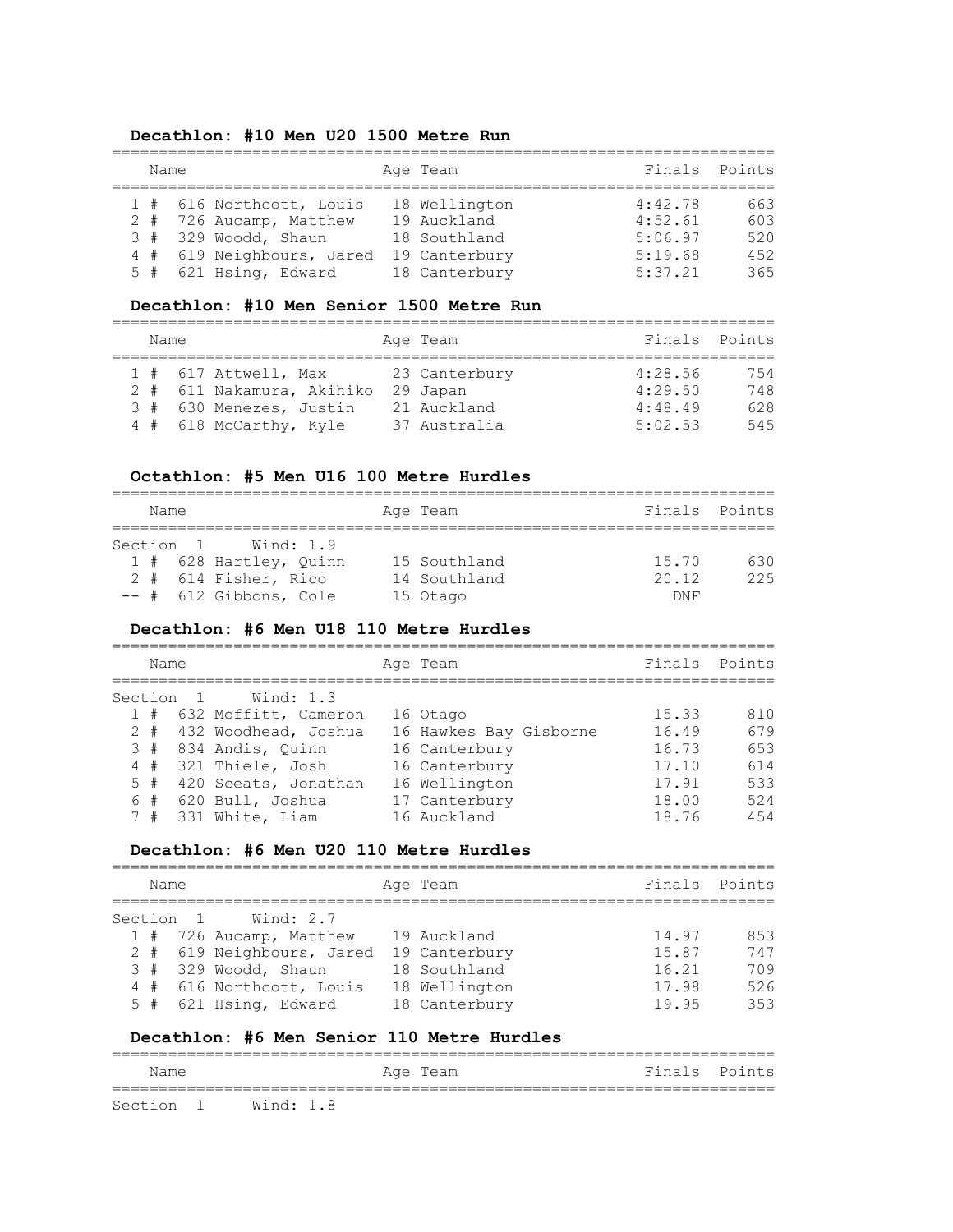|  | 1 # 611 Nakamura, Akihiko 29 Japan |               | 887<br>14.69 |
|--|------------------------------------|---------------|--------------|
|  | 2 # 617 Attwell, Max               | 23 Canterbury | 16.36<br>693 |
|  | 3 # 618 McCarthy, Kyle             | 37 Australia  | 599<br>17.24 |
|  | 4 # 630 Menezes, Justin            | 21 Auckland   | 18.08<br>516 |
|  | -- # 633 Newdick, Brent            | 34 Auckland   | DNF          |

# **Decathlon: #4 Men U18 High Jump**

| Name                                                                     | Age Team | Finals Points |     |
|--------------------------------------------------------------------------|----------|---------------|-----|
| Flight<br>$\overline{1}$                                                 |          |               |     |
| 1 # 834 Andis, Quinn 16 Canterbury<br>1.59 1.62 1.65 1.68 1.71           |          | 1.68m         | 528 |
| XO OXXX<br>$\overline{O}$<br>∩                                           |          |               |     |
| 1 # 620 Bull, Joshua 17 Canterbury<br>1.53 1.56 1.59 1.62 1.65 1.68 1.71 |          | 1.68m         | 528 |
| P O O O XO XXX<br>∩                                                      |          |               |     |
| 3 # 420 Sceats, Jonathan 16 Wellington                                   |          | 1.38m         | 303 |
| 1.29 1.32 1.35 1.38 1.41<br>O O O XXX<br>∩                               |          |               |     |
| 4 # 331 White, Liam 16 Auckland                                          |          | 1.35m         | 283 |
| 1.26 1.29 1.32 1.35 1.38<br>$\bigcirc$<br>∩<br>∩<br>XXX                  |          |               |     |

#### **....Decathlon: #4 Men U18 High Jump**

| Flight 2                                |                                                 |           |     |
|-----------------------------------------|-------------------------------------------------|-----------|-----|
|                                         | 1 # 432 Woodhead, Joshua 16 Hawkes Bay Gisborne | 1.80m     | 627 |
| 1.62 1.65 1.68 1.71 1.74 1.77 1.80 1.83 |                                                 |           |     |
| XO.                                     | O XO O XXO XXO XO XXX                           |           |     |
| 2 # 321 Thiele, Josh 16 Canterbury      |                                                 | 1.74m 577 |     |
| 1.65 1.68 1.71 1.74 1.77                |                                                 |           |     |
| O P XO XO XXX                           |                                                 |           |     |
| 3 # 632 Moffitt, Cameron 16 Otago       |                                                 | 1.71m     | 552 |
|                                         | 1.50 1.53 1.56 1.59 1.62 1.65 1.68 1.71 1.74    |           |     |
|                                         | O P O P XO<br>XXX                               |           |     |

# **Decathlon: #4 Men U20 High Jump**

| Name                                                             | Age Team                               | Finals Points |           |
|------------------------------------------------------------------|----------------------------------------|---------------|-----------|
| Flight<br>$\overline{1}$                                         |                                        |               |           |
| 1 # 621 Hsing, Edward 18 Canterbury                              |                                        |               | 1.53m 411 |
| 1.32 1.35 1.38 1.41 1.44 1.47 1.50 1.53 1.56                     |                                        |               |           |
| $\mathbb{P}$<br>$\overline{O}$<br>$\Omega$<br>$\circ$<br>$\circ$ | $\circ$<br>$\circ$<br>$\circ$<br>– XXX |               |           |
| Flight<br>$\overline{2}$                                         |                                        |               |           |
| 1 # 329 Woodd, Shaun 18 Southland                                |                                        | 1.77m         | 602       |
| 1.59 1.62 1.65 1.68 1.71 1.74 1.77 1.80                          |                                        |               |           |
| O XXO<br>$\mathbf{P}$<br>XO<br>$\bigcirc$                        | XO XXO<br>XXX                          |               |           |
| 2 # 726 Aucamp, Matthew 19 Auckland                              |                                        | 1.74m         | 577       |
| 1.65 1.68 1.71 1.74 1.77                                         |                                        |               |           |
| P XXO<br>O XXX<br>$\Omega$                                       |                                        |               |           |
| 3 # 619 Neighbours, Jared 19 Canterbury                          |                                        | 1.65m         | 504       |
| 1.62 1.65 1.68                                                   |                                        |               |           |
| $\circ$<br>XXO XXX                                               |                                        |               |           |
| 4 # 616 Northcott, Louis 18 Wellington                           |                                        | 1.59m         | 457       |
| 1.47 1.50 1.53 1.56 1.59 1.62                                    |                                        |               |           |
| $\Omega$<br>$\mathbf{P}$<br>XO<br>$\circ$<br>$\circ$             | – XXX                                  |               |           |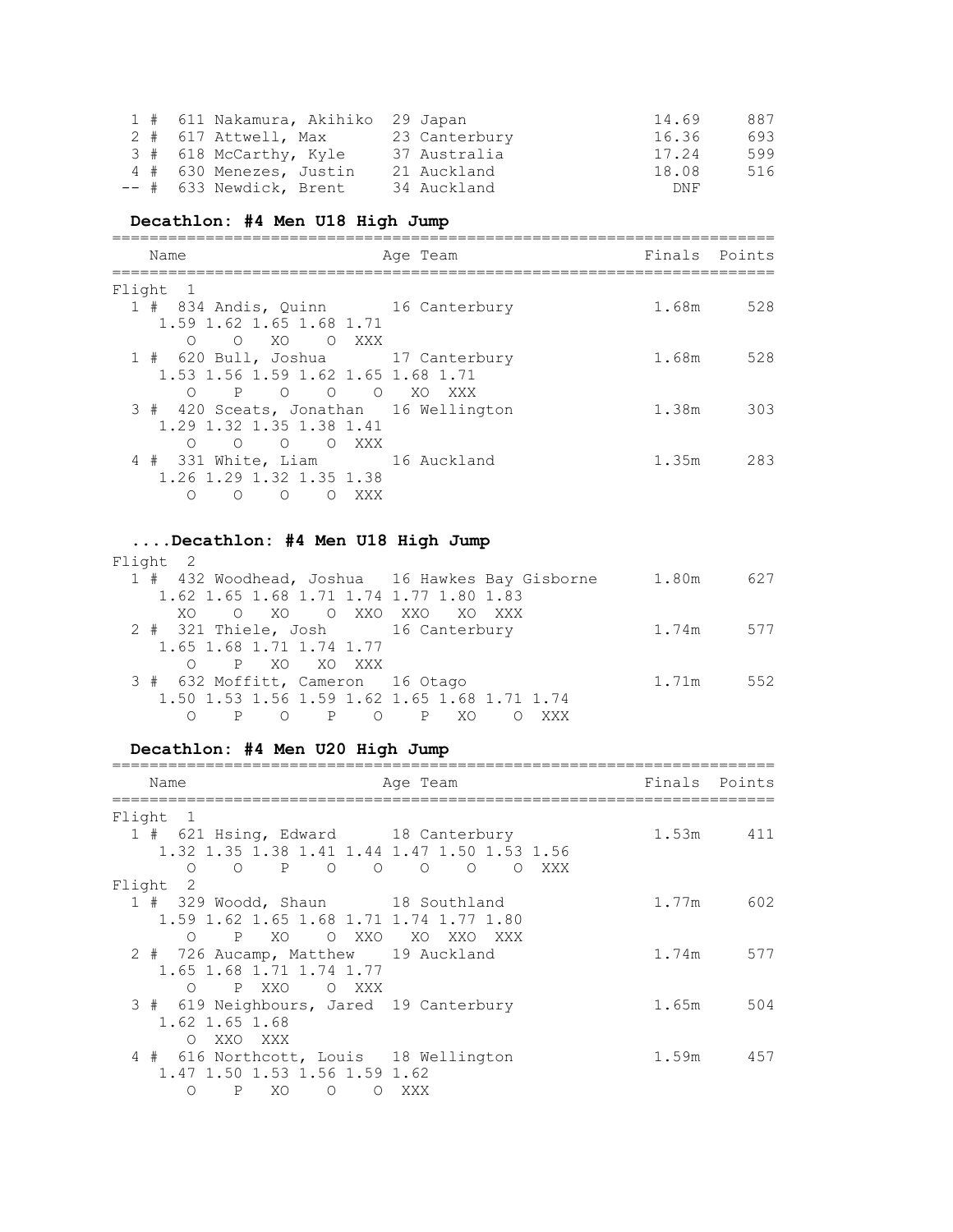# **Decathlon: #4 Men Senior High Jump**

| Name                                                                 | Age Team | Finals Points |           |
|----------------------------------------------------------------------|----------|---------------|-----------|
| Flight<br>$\overline{1}$                                             |          |               |           |
| 1 # 630 Menezes, Justin 21 Auckland<br>1.50 1.53 1.56 1.59 1.62 1.65 |          |               | 1.62m 480 |
| O O XO XXX<br>XO.<br>$\circ$                                         |          |               |           |
| Flight 2                                                             |          |               |           |
| 1 # 617 Attwell, Max 23 Canterbury<br>1.89 1.92 1.95 1.98 2.01       |          | 1.98m         | 785       |
| O XXO XXO XXX<br>$\cap$                                              |          |               |           |
| 2 # 611 Nakamura, Akihiko 29 Japan<br>1.83 1.86 1.89 1.92 1.95       |          | 1.92m         | 731       |
| $\Omega$<br>XO XXO<br>$\bigcirc$<br>XXX                              |          |               |           |
| 3 # 618 McCarthy, Kyle 37 Australia<br>1.71 1.74 1.77 1.80 1.83      |          | 1.80m         | 627       |
| XO XXO<br>O XXX<br>$\bigcirc$                                        |          |               |           |
| 4 # 633 Newdick, Brent 34 Auckland<br>1.77 1.80 1.83                 |          | 1.77m         | 602       |
| XXO<br>P XXX                                                         |          |               |           |

# **Octathlon: #3 Men U16 Pole Vault**

| Name                                                                                       | Age Team     | Finals Points |     |
|--------------------------------------------------------------------------------------------|--------------|---------------|-----|
| Flight 1<br>1 # 612 Gibbons, Cole 15 Otago<br>2.03 2.13 2.23 2.33 2.43<br>$P$ $P$ 0<br>XXX |              | 2.33m         | 206 |
| 2 # 614 Fisher, Rico<br>1.63 1.73 1.83<br>XXX                                              | 14 Southland | 1.63m         | 75  |

# **Decathlon: #8 Men U18 Pole Vault**

| Name                                                                                                             | Age Team                                                                      | Finals Points |           |
|------------------------------------------------------------------------------------------------------------------|-------------------------------------------------------------------------------|---------------|-----------|
| 1 # 420 Sceats, Jonathan 16 Wellington<br>2.65 2.75 2.85 2.95 3.05 3.15 3.25                                     |                                                                               |               | 3.15m 393 |
| O O XO XXO XXO XXX<br>$\bigcirc$<br>2 # 632 Moffitt, Cameron 16 Otago<br>2.35 2.45 2.55 2.65 2.75 2.85 2.95 3.05 |                                                                               |               | 2.95m 345 |
| $O$ P O O XO O<br>2.45 2.55 2.65 2.75 2.85 2.95 3.05<br>XO P XO O O XO XXX                                       | $\circ$<br>– XXX<br>2 # 432 Woodhead, Joshua 16 Hawkes Bay Gisborne 2.95m 345 |               |           |
| 4 # 321 Thiele, Josh 16 Canterbury<br>2.45 2.55 2.65<br>$\Omega$<br>O XXX                                        |                                                                               |               | 2.55m 253 |
| 5 # 331 White, Liam 16 Auckland<br>2.05 2.15 2.25 2.35 2.45 2.55<br>XO<br>O XXO XO                               | O XXX                                                                         |               | 2.45m 231 |
| 5 # 834 Andis, Quinn 16 Canterbury<br>2.05 2.15 2.25 2.35 2.45 2.55<br>XXO<br>O XO XXO XXX<br>$\circ$            |                                                                               |               | 2.45m 231 |
| Flight 2                                                                                                         |                                                                               |               |           |
| 1 # 620 Bull, Joshua 17 Canterbury                                                                               |                                                                               | 3.65m         | 522       |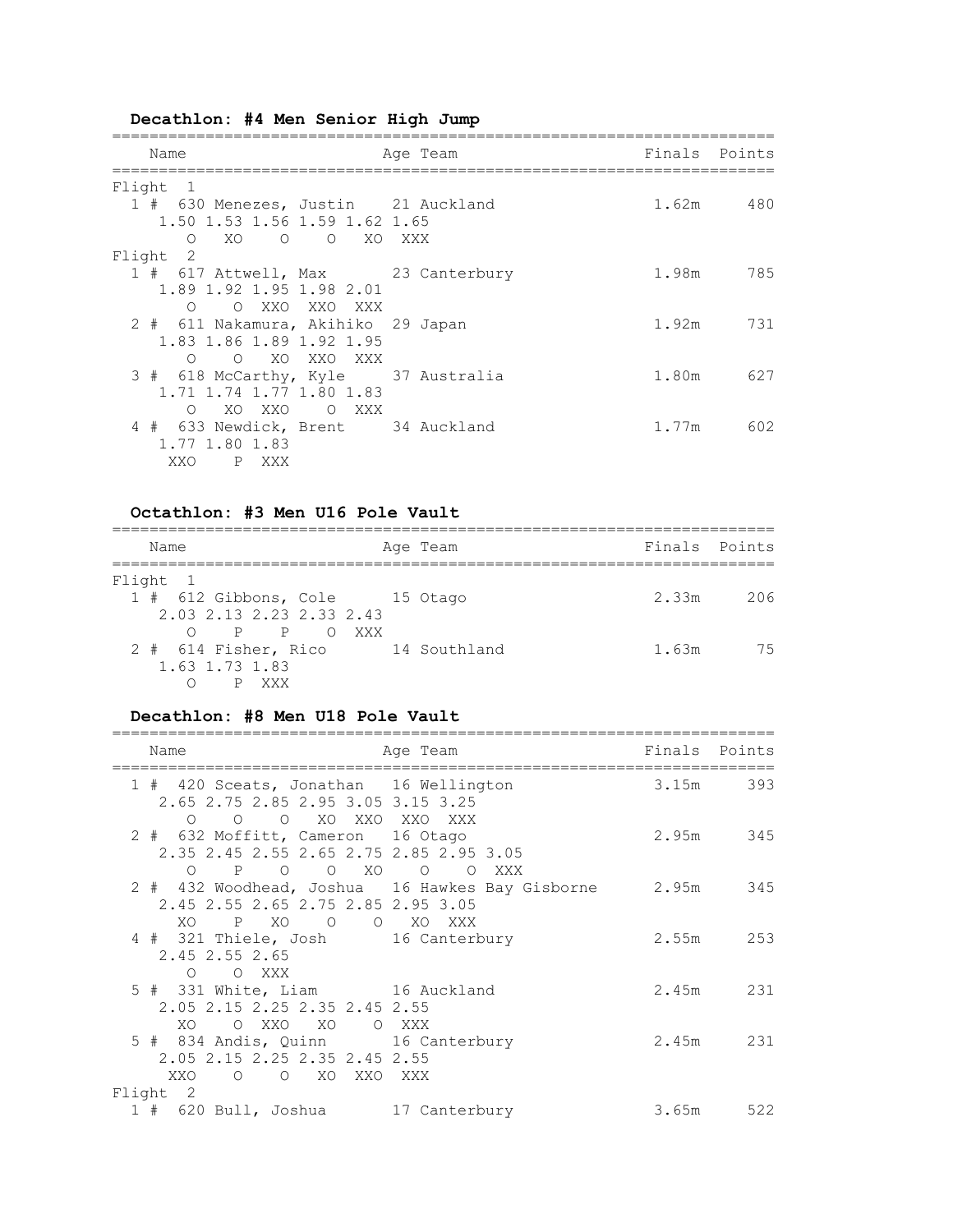#### **Decathlon: #8 Men U20 Pole Vault**

| Name                                         | Age Team                                                    | Finals Points |     |
|----------------------------------------------|-------------------------------------------------------------|---------------|-----|
| Flight<br>$\overline{1}$                     |                                                             |               |     |
|                                              | 1 # 329 Woodd, Shaun 18 Southland 3.05m                     |               | 369 |
|                                              | 2.05 2.15 2.25 2.35 2.45 2.55 2.65 2.75 2.85 2.95 3.05 3.15 |               |     |
| $\overline{P}$<br>$\circ$                    | O XXO                                                       | XO XXX        |     |
| 1 # 616 Northcott, Louis 18 Wellington       |                                                             | 3.05m         | 369 |
| 2.35 2.45 2.55 2.65 2.75 2.85 2.95 3.05 3.15 |                                                             |               |     |
| XO.<br>XO.<br>XOOXOXO                        | O XXO<br>XXX                                                |               |     |
| Flight 2                                     |                                                             |               |     |
| 1 # 726 Aucamp, Matthew 19 Auckland          |                                                             | 4.05m 631     |     |
|                                              | 3.25 3.35 3.45 3.55 3.65 3.75 3.85 3.95 4.05 4.15           |               |     |
| P P P O<br>P<br>$\mathbb{P}$                 | $\mathbb{P}$<br>$\Omega$<br>$\circ$<br>XXX                  |               |     |
| 2 # 621 Hsing, Edward 18 Canterbury          |                                                             | 3.65m 522     |     |
| 3.35 3.45 3.55 3.65 3.75                     |                                                             |               |     |
| XO X<br>XO X<br>O XXX<br>XXO                 |                                                             |               |     |
| 3 # 619 Neighbours, Jared 19 Canterbury      |                                                             | 3.55m 496     |     |
| 3.25 3.35 3.45 3.55 3.65                     |                                                             |               |     |
| P<br>$\circ$<br>∩<br>$\Omega$<br>XXX         |                                                             |               |     |
|                                              |                                                             |               |     |

#### **Decathlon: #8 Men Senior Pole Vault**

| Name                                   |            | Age Team                                          | Finals Points |           |
|----------------------------------------|------------|---------------------------------------------------|---------------|-----------|
| Flight 1                               |            |                                                   |               |           |
| 1 # 630 Menezes, Justin 21 Auckland    |            |                                                   |               | 2.55m 253 |
| 2.05 2.15 2.25 2.35 2.45 2.55 2.65     |            |                                                   |               |           |
| $\Omega$<br>$\Omega$<br>$\overline{O}$ | O XXO XXO  | XXX                                               |               |           |
| Flight<br>-2                           |            |                                                   |               |           |
| 1 # 617 Attwell, Max 23 Canterbury     |            |                                                   | 4.55m         | 775       |
|                                        |            | 3.35 3.85 3.95 4.05 4.15 4.25 4.35 4.45 4.55 4.65 |               |           |
| P<br>$\mathbb{P}$                      | P O P XO O | O XO<br>XXX X                                     |               |           |
| 2 # 618 McCarthy, Kyle 37 Australia    |            |                                                   | 4.05m         | 631       |
| 3.35 3.85 3.95 4.05 4.15               |            |                                                   |               |           |
| P<br>O PXXOXXX                         |            |                                                   |               |           |
| -- #  611 Nakamura, Akihiko  29 Japan  |            |                                                   | NΗ            | NΜ        |
| 3.35                                   |            |                                                   |               |           |
| Χ                                      |            |                                                   |               |           |

#### **Octathlon: #7 Men U16 Long Jump**

============================================================================ Name **Age Team** Age Team Finals Wind Points ============================================================================ Flight 1 1 # 628 Hartley, Quinn 15 Southland 6.24m 0.7 639 6.16m(0.7) 6.24m(0.7) 4.92m(+0.0) 2 # 614 Fisher, Rico 14 Southland 4.92m 2.1 367 4.58m(+0.0) 4.74m(-1.8) 4.92m(2.1) 3 # 612 Gibbons, Cole 15 Otago 4.66m 0.7 319 4.63m(0.1) 4.66m(0.7) 4.48m(0.4)

#### **Decathlon: #2 Men U18 Long Jump**

============================================================================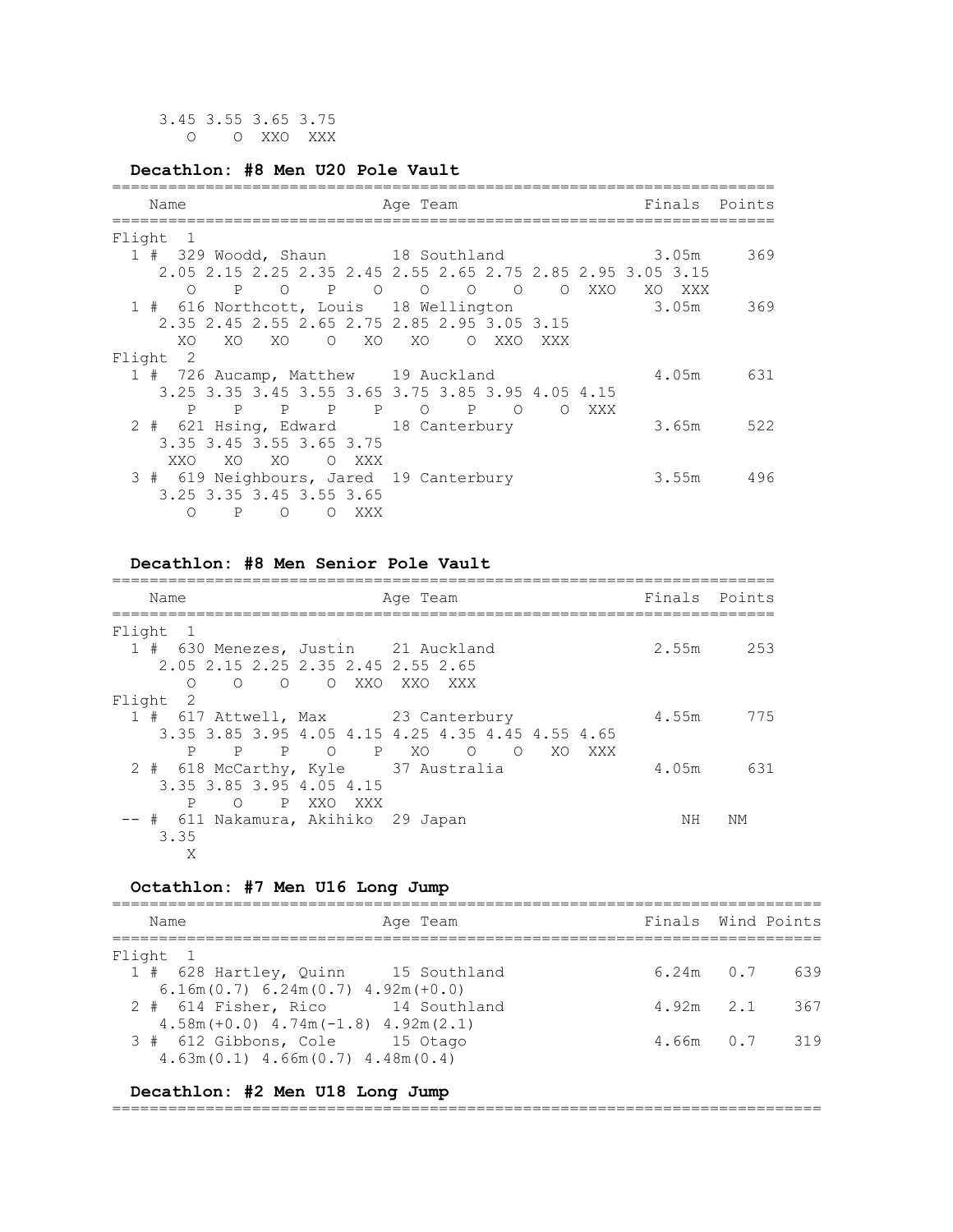| Name                                                                                     | Age Team | Finals Wind Points |     |
|------------------------------------------------------------------------------------------|----------|--------------------|-----|
| 1 # 432 Woodhead, Joshua 16 Hawkes Bay Gisborne<br>5.86m(1.3) 5.96m(2.3) 6.14m(1.7)      |          | $6.14m$ 1.7 617    |     |
| 2 # 620 Bull, Joshua 17 Canterbury<br>5.98m(3.2) 5.93m(3.3) 6.01m(2.3)                   |          | $6.01m$ 2.3        | 589 |
| 3 # 834 Andis, Quinn 16 Canterbury                                                       |          | 5.90m 2.7          | 565 |
| $3.75m(3.3)$ 5.90m $(2.7)$ 5.71m $(2.1)$                                                 |          |                    |     |
| 4 # 632 Moffitt, Cameron 16 Otago<br>$5.58$ m $(2.4)$ $5.74$ m $(2.1)$ $5.64$ m $(2.6)$  |          | $5.74m$ $2.1$      | 531 |
| 5 # 331 White, Liam 16 Auckland                                                          |          | $5.27m$ $2.0$      | 435 |
| 4.79m(1.1) 5.25m(3.6) 5.27m(2.0)                                                         |          |                    |     |
| 6 # 321 Thiele, Josh 16 Canterbury                                                       |          | $5.22m$ 1.6        | 425 |
| $5.21m(1.3) 5.22m(1.6)$ FOUL                                                             |          |                    |     |
| 7 # 420 Sceats, Jonathan 16 Wellington<br>$5.00$ m $(3.7)$ 4.77 m $(2.5)$ 4.42 m $(2.1)$ |          | 5.00m 3.7 382      |     |

# **Decathlon: #2 Men U20 Long Jump**

| Name                                                                                   | Age Team | Finals Wind Points |     |
|----------------------------------------------------------------------------------------|----------|--------------------|-----|
| 1 # 726 Aucamp, Matthew 19 Auckland<br>5.91m(1.7) 6.45m(2.7) 6.32m(1.4)                |          | $6.45m$ 2.7        | 686 |
| 2 # 616 Northcott, Louis 18 Wellington<br>$6.14$ m $(2.5)$ 6.16m $(2.1)$ 6.14m $(1.3)$ |          | $6.16m$ $2.1$      | 621 |
| 3 # 619 Neighbours, Jared 19 Canterbury<br>$5.96m(1.7)$ FOUL $(1.9)$ 5.79m $(1.5)$     |          | 5.96m 1.7          | 578 |
| Decathlon: #2 Men U20 Long Jump                                                        |          |                    |     |
| 4 # 329 Woodd, Shaun 18 Southland<br>5.61m(2.4) 5.72m(1.7) 5.81m(1.8)                  |          | $5.81m$ $1.8$      | 546 |
| 5 # 621 Hsing, Edward 18 Canterbury<br>4.75m(2.8) 5.24m(3.1) FOUL(1.7)                 |          | 5.24m 3.1 429      |     |
| Decathlon: #2 Men 35+ Long Jump                                                        |          |                    |     |
| Name                                                                                   | Age Team | Finals Wind Points |     |
|                                                                                        |          |                    |     |

|  |  |                | -- # 124 Te Whaiti, Stephe 56 Waikato-Bay | ND NWI |  |
|--|--|----------------|-------------------------------------------|--------|--|
|  |  | PASS PASS PASS |                                           |        |  |

# **Decathlon: #2 Men Senior Long Jump**

| Name<br>Age Team                                                                | Finals Wind Points |               |
|---------------------------------------------------------------------------------|--------------------|---------------|
| 1 # 611 Nakamura, Akihiko 29 Japan<br>FOUL 6.82m $(2.8)$ 7.15m $(2.0)$          |                    | 7.15m 2.0 850 |
| 2 # 617 Attwell, Max 23 Canterbury<br>FOUL $6.71m(2.0) 7.12m(1.0)$              | $7.12m$ 1.0        | 842           |
| 3 # 633 Newdick, Brent 34 Auckland<br>6.36m(1.4) 6.80m(0.7) 6.88m(1.4)          | 6.88m 1.4          | 785           |
| 4 # 618 McCarthy, Kyle 37 Australia<br>$5.73m(2.5)$ 5.63m(1.6) 5.97m(3.4)       | $5.97m$ $3.4$      | 580           |
| 5 # 630 Menezes, Justin 21 Auckland<br>$4.98m(2.0)$ 5.08 $m(1.4)$ 5.20 $m(1.1)$ | $5.20m$ 1.1        | 421           |

## **Decathlon: #3 Men U18 Shot Put**

=======================================================================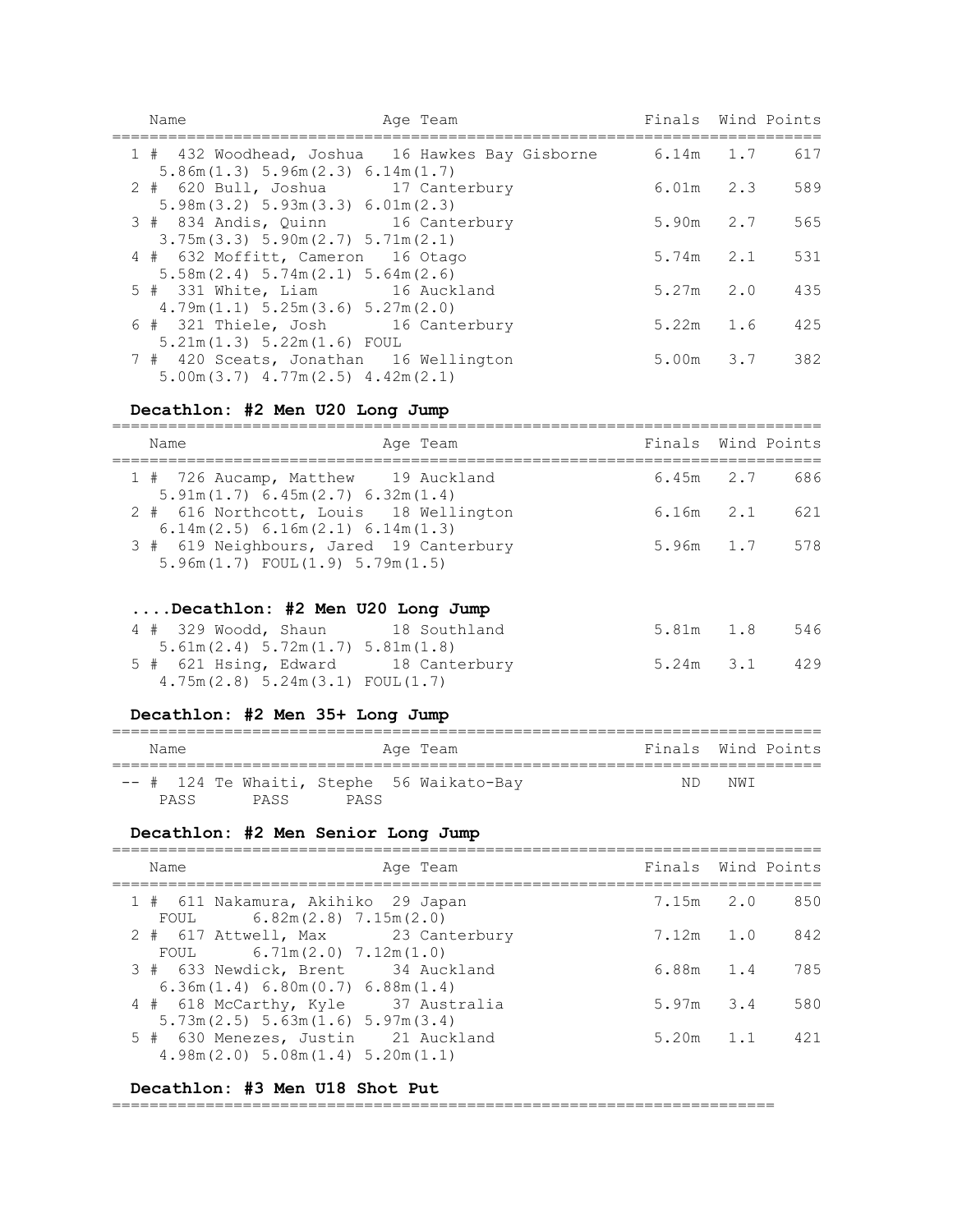| Name                                             | Age Team               | Finals | Points |
|--------------------------------------------------|------------------------|--------|--------|
| 1 # 632 Moffitt, Cameron<br>13.27m 13.20m 13.56m | 16 Otago               | 13.56m | 701    |
| 2 # 834 Andis, Quinn<br>11.24m 12.01m 12.41m     | 16 Canterbury          | 12.41m | 631    |
| 3 # 331 White, Liam<br>10.93m  11.23m  11.11m    | 16 Auckland            | 11.23m | 560    |
| $4$ # 620 Bull, Joshua<br>10.89m  10.10m  FOUL   | 17 Canterbury          | 10.89m | 539    |
| $5$ # 321 Thiele, Josh<br>8.66m FOUL 9.75m       | 16 Canterbury          | 9.75m  | 471    |
| 6 # 420 Sceats, Jonathan<br>8.53m 8.58m 9.36m    | 16 Wellington          | 9.36m  | 447    |
| 7 # 432 Woodhead, Joshua<br>FOUL 9.04m FOUL      | 16 Hawkes Bay Gisborne | 9.04m  | 428    |

#### **Decathlon: #3 Men U20 Shot Put**

| Name                                                            | Age Team     | Finals Points |     |
|-----------------------------------------------------------------|--------------|---------------|-----|
| 1 # 619 Neighbours, Jared 19 Canterbury<br>12.97m 13.07m 12.94m |              | 13.07m        | 672 |
| 2 # 616 Northcott, Louis 18 Wellington<br>10.01m 10.96m 11.42m  |              | 11.42m        | 571 |
| 3 # 726 Aucamp, Matthew<br>10.15m 9.90m 10.28m                  | 19 Auckland  | 10.28m        | 502 |
| 4 # 329 Woodd, Shaun<br>FOUL 8.21m 9.10m                        | 18 Southland | 9.10m         | 432 |

# **....Decathlon: #3 Men U20 Shot Put**

| 5 # 621 Hsing, Edward | 18 Canterbury | 336<br>7.48m |
|-----------------------|---------------|--------------|
| 7.48m 7.12m FOUL      |               |              |

#### **Decathlon: #3 Men Senior Shot Put**

| Name                                                   | Age Team      | Finals Points |     |
|--------------------------------------------------------|---------------|---------------|-----|
| 1 # 618 McCarthy, Kyle<br>12.21m 12.93m 13.28m         | 37 Australia  | 13.28m        | 684 |
| 2 # 633 Newdick, Brent<br>12.64m 12.70m 12.82m         | 34 Auckland   | 12.82m        | 656 |
| 3 # 617 Attwell, Max<br>11.42m 11.57m 11.20m           | 23 Canterbury | 11.57m        | 580 |
| 4 # 611 Nakamura, Akihiko<br>10.75m 10.62m 11.11m      | 29 Japan      | 11.11m        | 553 |
| 5 # 630 Menezes, Justin 21 Auckland<br>6.94m FOUL FOUL |               | 6.94m         | 304 |

# **Octathlon: #6 Men U16 Discus Throw**

| Name                                           |  | Age Team     | Finals Points |     |  |  |  |  |  |
|------------------------------------------------|--|--------------|---------------|-----|--|--|--|--|--|
| $1$ # 614 Fisher, Rico<br>31.74m 38.16m 36.87m |  | 14 Southland | 38.16m        | 627 |  |  |  |  |  |
| 2 # 628 Hartley, Quinn<br>31.86m 35.03m FOUL   |  | 15 Southland | 35.03m        | 564 |  |  |  |  |  |
| 3 # 612 Gibbons, Cole                          |  | 15 Otago     | 14.22m        | 166 |  |  |  |  |  |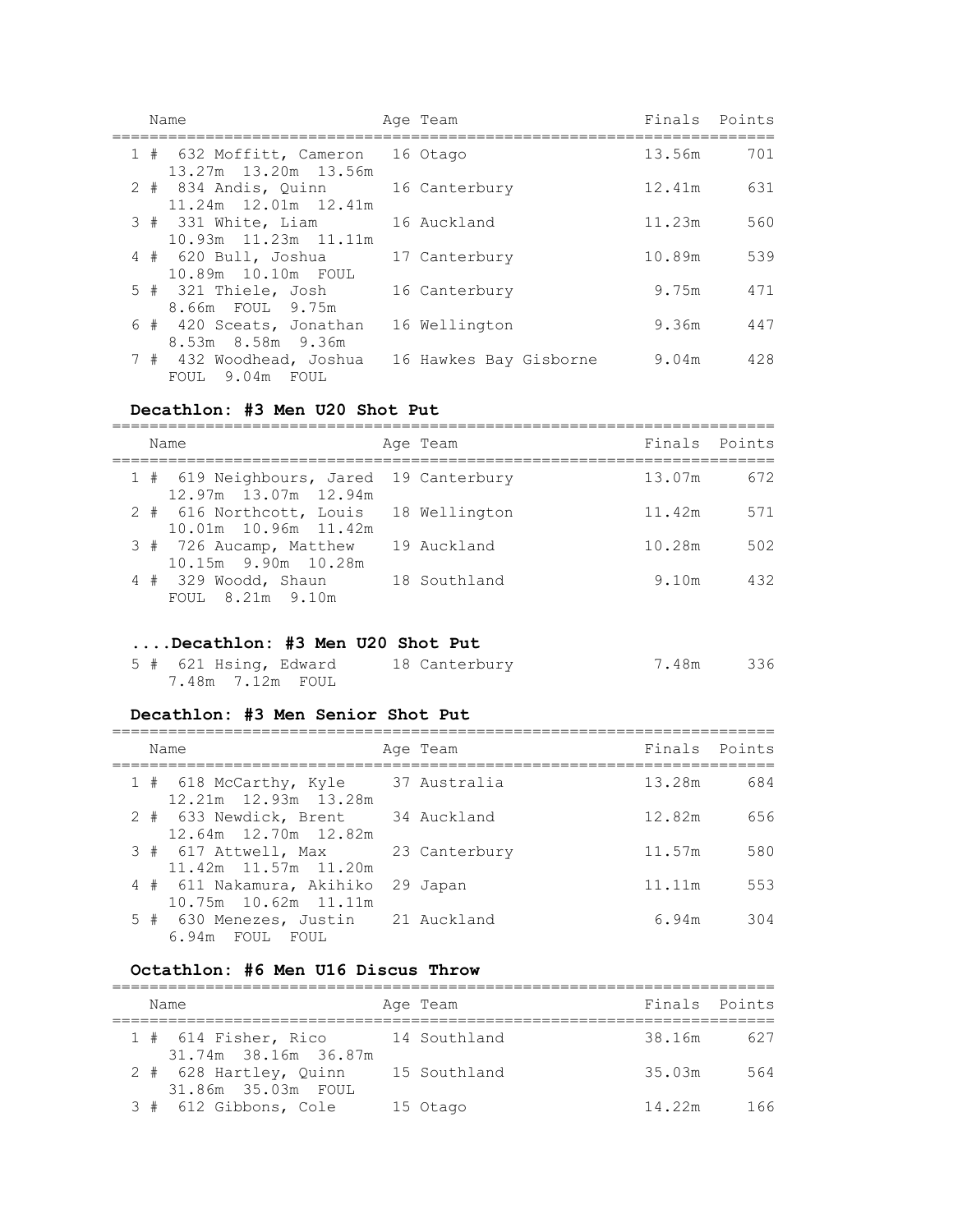FOUL 13.37m 14.22m

# **Decathlon: #7 Men U18 Discus Throw**

| Name                                             | Age Team               | Finals | Points |
|--------------------------------------------------|------------------------|--------|--------|
| 1 # 620 Bull, Joshua<br>42.50m 40.05m 43.01m     | 17 Canterbury          | 43.01m | 726    |
| 2 # 834 Andis, Quinn<br>37.79m 8.47m 38.72m      | 16 Canterbury          | 38.72m | 639    |
| 3 # 632 Moffitt, Cameron<br>35.73m 35.86m 37.80m | 16 Otago               | 37.80m | 620    |
| 4 # 321 Thiele, Josh<br>33.97m 33.89m 7.97m      | 16 Canterbury          | 33.97m | 543    |
| 5 # 420 Sceats, Jonathan<br>33.95m 28.90m 32.48m | 16 Wellington          | 33.95m | 543    |
| 6 # 331 White, Liam<br>29.17m FOUL FOUL          | 16 Auckland            | 29.17m | 448    |
| 7 # 432 Woodhead, Joshua<br>FOUL 22.97m FOUL     | 16 Hawkes Bay Gisborne | 22.97m | 328    |

#### **Decathlon: #7 Men U20 Discus Throw**

| Name                                                            | Age Team     | Finals Points |     |
|-----------------------------------------------------------------|--------------|---------------|-----|
| 1 # 619 Neighbours, Jared 19 Canterbury<br>41.65m 38.76m 36.29m |              | 41.65m        | 698 |
| 2 # 616 Northcott, Louis 18 Wellington<br>33.30m FOUL 34.22m    |              | 34.22m        | 548 |
| $3#329$ Woodd, Shaun<br>28.43m 32.16m 31.37m                    | 18 Southland | 32.16m        | 507 |

# **....Decathlon: #7 Men U20 Discus Throw**

| 4 # 726 Aucamp, Matthew 19 Auckland | 27.93m | 424 |
|-------------------------------------|--------|-----|
|                                     |        |     |
| 5 # 621 Hsing, Edward 18 Canterbury | 22.71m | 323 |

## **Decathlon: #7 Men Senior Discus Throw**

| Name                                            | Age Team      | Finals Points |     |
|-------------------------------------------------|---------------|---------------|-----|
| 1 # 618 McCarthy, Kyle<br>37.91m 38.32m 36.79m  | 37 Australia  | 38.32m        | 630 |
| 2 # 633 Newdick, Brent<br>34.17m 37.55m FOUL    | 34 Auckland   | 37.55m        | 615 |
| 3 # 617 Attwell, Max<br>35.20m 30.91m FOUL      | 23 Canterbury | 35.20m        | 568 |
| 4 # 611 Nakamura, Akihiko<br>34.84m FOUL 34.10m | 29 Japan      | 34.84m        | 560 |
| 5 # 630 Menezes, Justin<br>FOUL 19.83m 22.23m   | 21 Auckland   | 22.23m        | 314 |

## **Octathlon: #2 Men U16 Javelin Throw**

| Name |                        |  | Age Team     | Finals Points |       |
|------|------------------------|--|--------------|---------------|-------|
|      | 1 # 628 Hartley, Quinn |  | 15 Southland | 36.08m        | - 386 |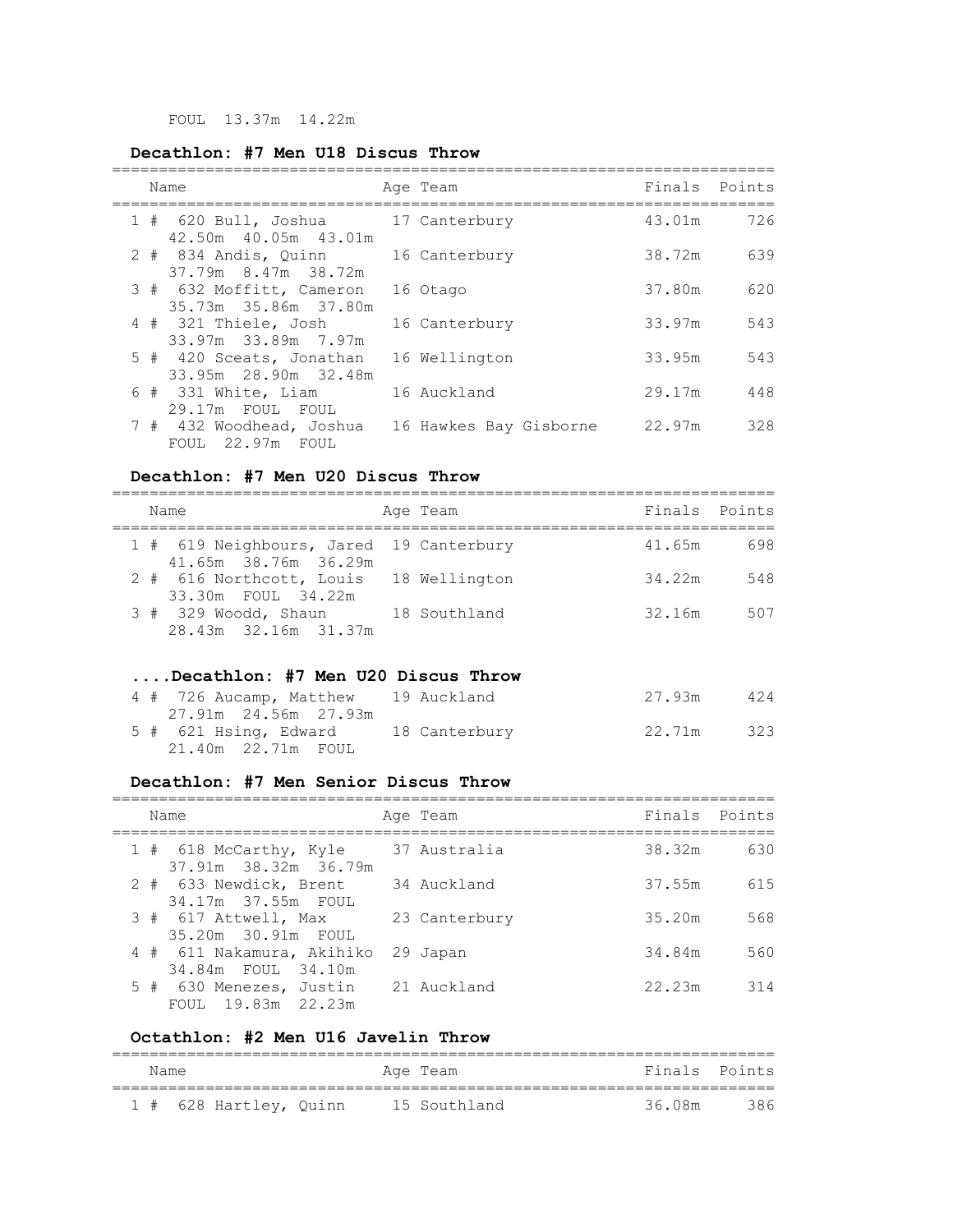| 35.65m 31.55m 36.08m              |          |        |     |
|-----------------------------------|----------|--------|-----|
| 2 # 614 Fisher, Rico 14 Southland |          | 25.57m | 237 |
|                                   |          |        |     |
| 3 # 612 Gibbons, Cole             | 15 Otago | 18.80m | 145 |
| FOUL 18.80m FOUL                  |          |        |     |

#### **Decathlon: #9 Men U18 Javelin Throw**

|  | Name                                             | Age Team               | Finals Points |     |
|--|--------------------------------------------------|------------------------|---------------|-----|
|  | 1 # 420 Sceats, Jonathan<br>39.92m 33.60m 34.47m | 16 Wellington          | 39.92m        | 441 |
|  | 2 # 321 Thiele, Josh<br>FOUL 36.27m 31.28m       | 16 Canterbury          | 36.27m        | 388 |
|  | 3 # 834 Andis, Ouinn<br>34.21m 35.41m 36.19m     | 16 Canterbury          | 36.19m        | 387 |
|  | 4 # 632 Moffitt, Cameron<br>33.10m 33.63m 34.47m | 16 Otago               | 34.47m        | 363 |
|  | $5$ # 620 Bull, Joshua<br>28.76m 33.26m 33.80m   | 17 Canterbury          | 33.80m        | 353 |
|  | $6$ # 331 White, Liam<br>33.45m 32.04m 29.49m    | 16 Auckland            | 33.45m        | 348 |
|  | 7 # 432 Woodhead, Joshua<br>FOUL 32.71m FOUL     | 16 Hawkes Bay Gisborne | 32.71m        | 338 |

#### **Decathlon: #9 Men U20 Javelin Throw**

| Name                                                            | Age Team | Finals Points |     |
|-----------------------------------------------------------------|----------|---------------|-----|
| 1 # 619 Neighbours, Jared 19 Canterbury<br>51.20m 51.28m 53.75m |          | 53.75m        | 644 |
| 2 # 726 Aucamp, Matthew 19 Auckland<br>38.86m 41.33m 38.61m     |          | 41.33m        | 461 |

## **....Decathlon: #9 Men U20 Javelin Throw**

| 3 # 621 Hsing, Edward 18 Canterbury    | 32.03m     | 328 |
|----------------------------------------|------------|-----|
| 32.03m 28.89m 26.36m                   |            |     |
| 4 # 616 Northcott, Louis 18 Wellington | 31.36m 318 |     |
| 29.35m 30.73m 31.36m                   |            |     |
| 5 # 329 Woodd, Shaun 18 Southland      | 25.60m     | 238 |
| FOUL FOUL 25.60m                       |            |     |

#### **Decathlon: #9 Men Senior Javelin Throw**

| Name                                                       | Age Team     | Finals Points |     |
|------------------------------------------------------------|--------------|---------------|-----|
| 1 # 618 McCarthy, Kyle<br>47.13m  47.62m  48.40m           | 37 Australia | 48.40m        | 565 |
| 2 # 617 Attwell, Max 23 Canterbury<br>44.84m 48.14m 46.41m |              | 48.14m        | 561 |
| 3 # 611 Nakamura, Akihiko 29 Japan<br>46.15m  47.80m  FOUL |              | 47.80m        | 556 |
| 4 # 630 Menezes, Justin<br>19.64m 20.76m 21.20m            | 21 Auckland  | 21.20m        | 178 |

#### **Men Under 18 Decathlon**

| ______ |     |  |
|--------|-----|--|
|        | . . |  |